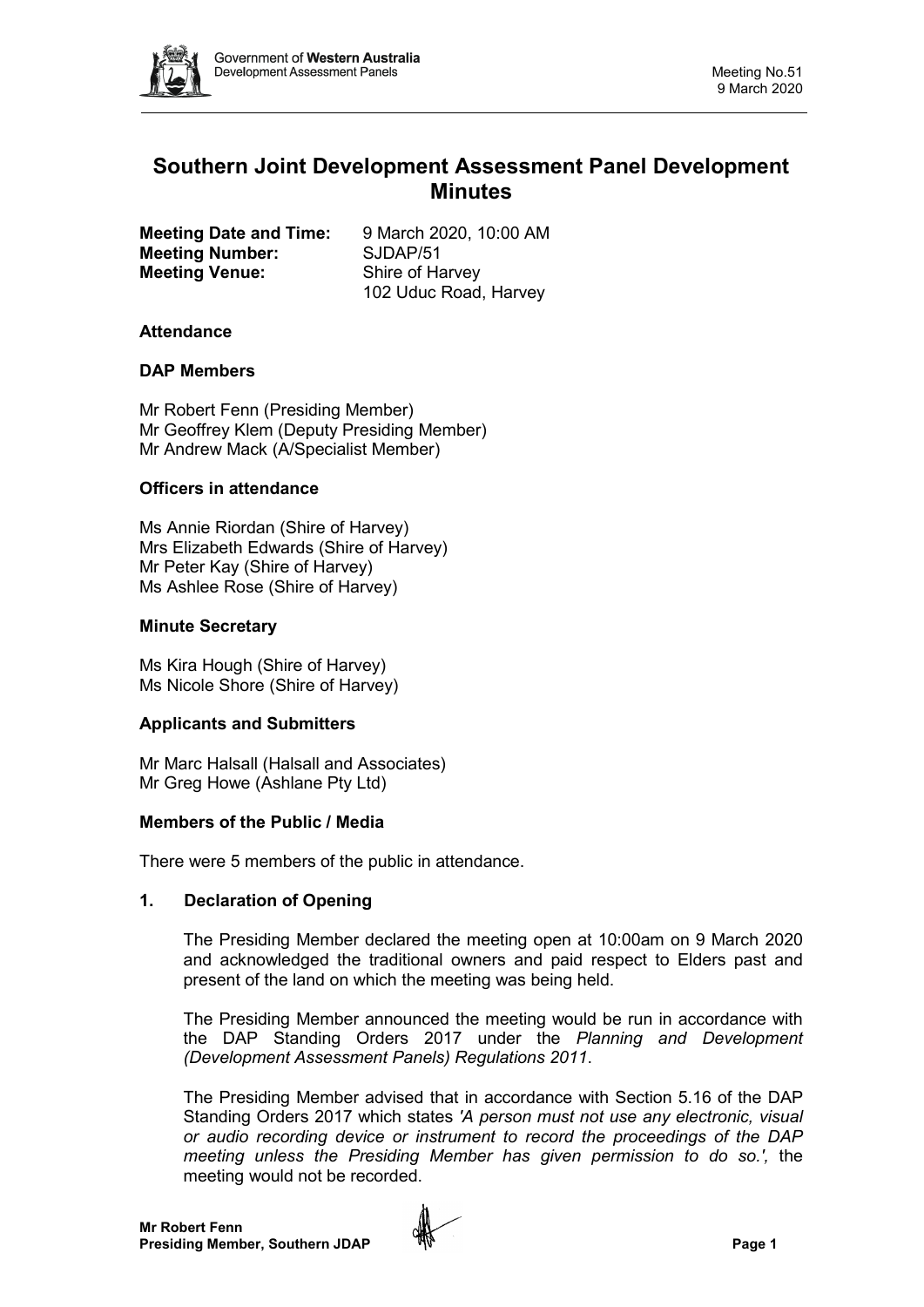

# **2. Apologies**

Ms Shelley Shepherd (Specialist Member)

# **3. Members on Leave of Absence**

Nil

# **4. Noting of Minutes**

DAP members noted that signed minutes of previous meetings are available on the [DAP website.](https://www.dplh.wa.gov.au/about/development-assessment-panels/daps-agendas-and-minutes)

# **5. Declaration of Due Consideration**

All members declared that they had duly considered the documents.

# **6. Disclosure of Interests**

DAP Member, Mr Fenn, declared an impartiality interest in item No. 8.1. Mr Fenn declared that he was the original appointed town planner to the Shire of Harvey, departing the position in the mid-1980s.

In accordance with section 6.2 and 6.3 of the DAP Standing Orders 2017, the Deputy Presiding Member determined that the member listed above, who had disclosed an impartiality interest, was permitted to participate in the discussion and voting on the item.

Presiding Member Mr Fenn advised that the Shire of Harvey's Manager Planning Services, Mr Hall, would not be participating in the meeting due to a disclosure of interest that he was closely related to a person in the Proponent's household.

# **7. Deputations and Presentations**

- **7.1** Mr Marc Halsall addressed the DAP in support of the application at Item 8.1 and responded to questions from the panel.
- **7.2** Shire of Harvey Officers responded to questions from the panel in relation to the application at Item 8.1.

# **8. Form 1 – Responsible Authority Reports – DAP Application**

| <b>8.1a</b> Property Location:  | Lot 51 (48) and 52 (50) Cathedral Avenue, Leschenault |
|---------------------------------|-------------------------------------------------------|
| <b>Development Description:</b> | Caravan Park Redevelopment                            |
| Applicant:                      | <b>Halsall and Associates</b>                         |
| Owner:                          | Gemhurst Pty Ltd and Ashlane Pty Ltd Greg Howe        |
| Responsible Authority:          | Shire of Harvey                                       |
| DAP File No:                    | DAP/19/01715                                          |

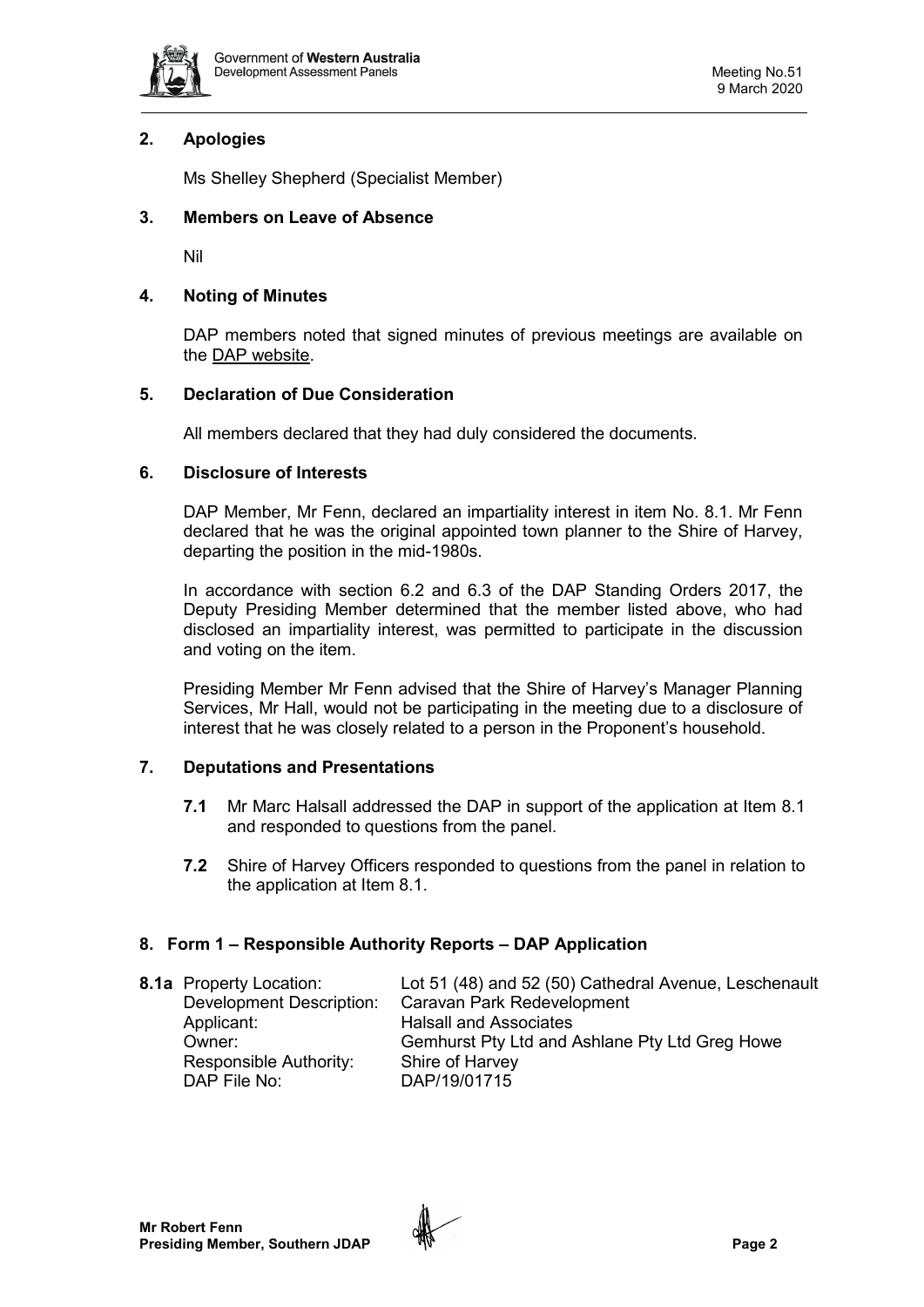

# **REPORT RECOMMENDATION**

**Moved by:** Mr Geoffrey Klem **Seconded by:** Mr Robert Fenn

That the Southern JDAP (non-metropolitan) resolves to:

**Approve** DAP Application reference DAP/19/01715 and accompanying plans (Drawing No. A01 Amd. No. G, A02 Amd. No. A and A03 Amd. No. B), in accordance with Clause 68 of Schedule 2 (Deemed Provisions) of the *Planning and Development (Local Planning Schemes) Regulations 2015*, and pursuant to clause 24(b) of the Greater Bunbury Region Scheme subject to the following conditions:

# **Conditions**

- 1. The stamped development plans, and accompanying documentation, together with any requirements, amendments and annotations detailed thereon, are the plans approved as part of this application and shall form part of the development approval issued.
- 2. The 'camping area' indicated on the plans showing six powered sites does not form a part of this approval, as there is insufficient information provided to make an informed decision in relation to *State Planning Policy 3.7 Planning in Bushfire Prone Areas*.
- 3. Prior to a Building Permit being issued, amended plans shall be provided to the Shire for approval to:
	- a. Amend the setbacks of the retaining wall to a minimum of 3m from the front boundary and 4m to the chalets to allow for a 1.2m high fence and landscaping to be located on the top side of the retaining wall; and
	- b. Remove the 'camping area' of six powered sites.
- 4. Prior to a Building Permit being issued, the proponent shall prepare for approval by the Shire, and thereafter be implemented, a Construction Management Plan that:
	- a. minimises the impact of the approved development on the amenity of the locality due to the transportation of materials to and from the site;
	- b. ensures the use of buildings, works and materials on the site do not generate unreasonable levels of noise, vibration, dust, drainage, wastewater, waste products or reflected light;
	- c. details the management applicable to construction traffic movement, occupational health and safety, signage, dust management and environmental management in relation to the approved development;
	- d. manages weed and pest nuisances on the site and in the locality;
	- e. incorporates any suggested management measures from accompanying technical assessment reports.
- 5. Prior to a Building Permit being issued, a Traffic Management Plan shall be prepared in accordance with Main Roads Western Australia's Code of Practice for approval by the Shire, in consultation with MRWA where required, and thereafter be implemented.
- 6. Prior to a Building Permit being issued, an updated detailed Landscaping Plan shall be submitted and approved by the Shire that addresses the following:

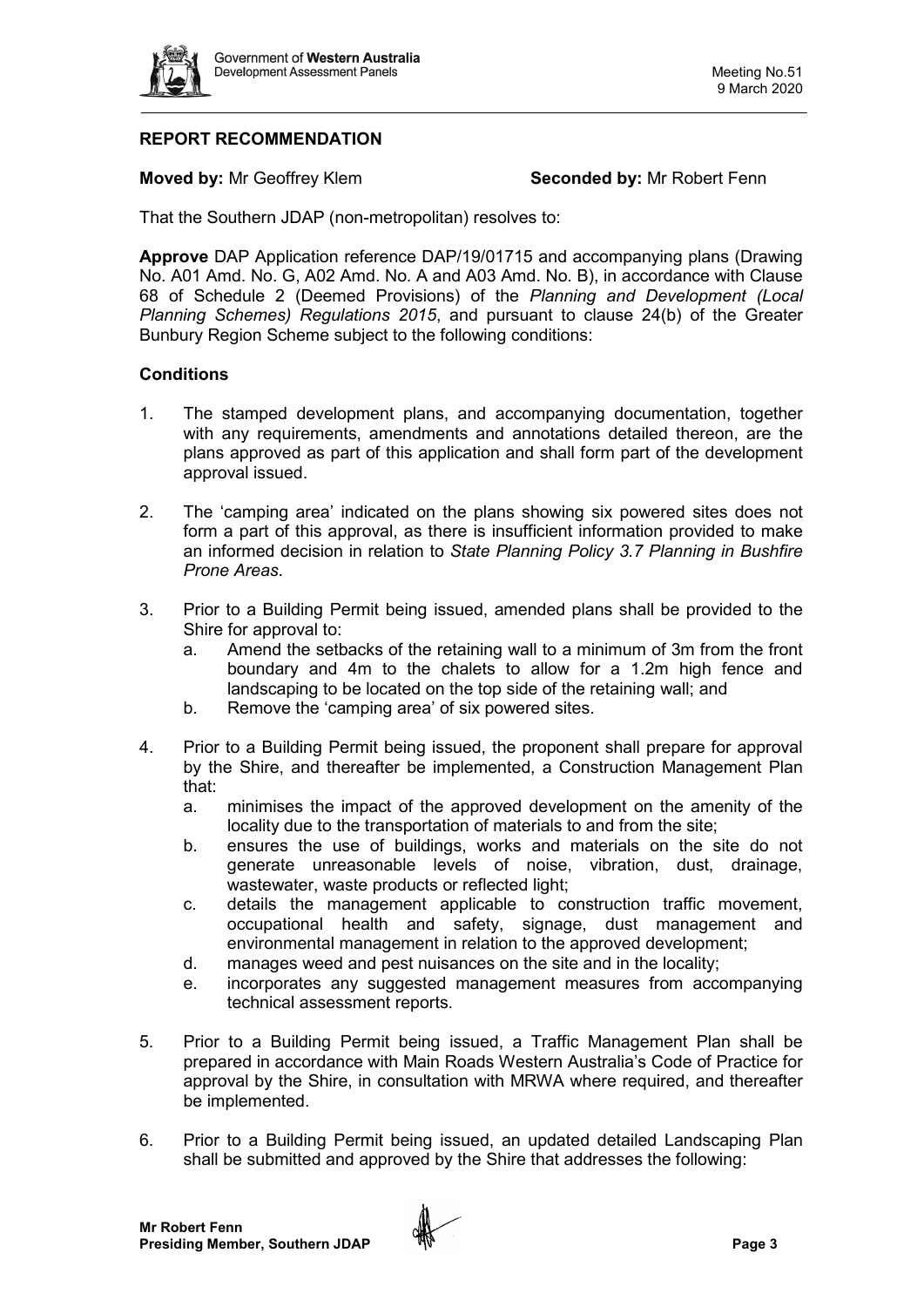

- a. The location, species and size of existing vegetation to be removed;
- b. Mulching or similar treatments of garden beds including edges;
- c. Details of reticulation of landscaped areas including the source of the water supply and proposed responsibility for maintenance;
- d. Treatment of paved areas (parking and pedestrian areas);
- e. Fence material, height and treatment;
- f. The planting of Western Australian Peppermint Trees (Agonis flexuosa) to replace existing mature trees being removed, to strengthen the corridor of native trees for habitat for Western Ring Tail Possums; and
- g. Protection and enhancement of the visual amenity of the locality.
- 7. Prior to a Building Permit being issued, a Bank Guarantee or Bond of \$5,000 shall be submitted for the purpose of implementing the approved Landscaping Plan. The Bank Guarantee or Bond shall be held by the Shire for a minimum period of two (2) years from the completion of the works until the establishment and maintenance of vegetation screening is confirmed by the Shire as satisfactory.
- 8. Prior to a Building Permit being issued, a Stormwater and Drainage Management Plan shall be prepared in accordance with the Decision process for stormwater management in WA (DWER 2017) and the Stormwater Management Manual for Western Australia (DoW 2004–2007) and approved by the Shire, in consultation with DWER, and thereafter implemented. The plan shall determine the drainage infrastructure required to support the development and as a minimum it must address:
	- a. How storm events and overland flow path for larger events are to be managed;
	- b. Potential effect on groundwater levels and quality;
	- c. Protection of adjacent / nearby waterways and wetlands;
	- d. Confirmation of water use requirements (including volume) and how the water will be sourced to support the proposal (e.g. such as for cleaning purposes) and the method of disposal;
	- e. Minimisation of mosquito breeding sites; and
	- f. Conclusions / Recommendations.
- 9. Prior to a Building Permit being issued, the applicant shall submit an updated Bushfire Management Plan that incorporates the advice and recommendations of the Department of Fire and Emergency Services (DFES) received on 10 February 2020 for approval by the Shire, in consultation with DFES.
- 10. Prior to commencement of the private sewer main works, a refundable bond or bank guarantee (calculated in accordance with the Shire's Policy 4.1.3) shall be lodged and held until all works have been completed and the existing infrastructure within the road reserve has been reinstated to the satisfaction of the Shire. An application for the refund/release of the bond or bank guarantee must be made in writing.
- 11. Prior to commencement of the development, connection to Scheme Water and reticulated sewerage shall be established in accordance with the *Government Sewerage Policy* (2019).
- 12. Prior to commencement of works, an Acid Sulphate Soils self-assessment form and, if required as a result of the self-assessment, an Acid Sulphate Soils Report and Acid Sulphate Soils Management Plan shall be submitted and approved by the Shire, in consultation with the Department of Water and Environmental

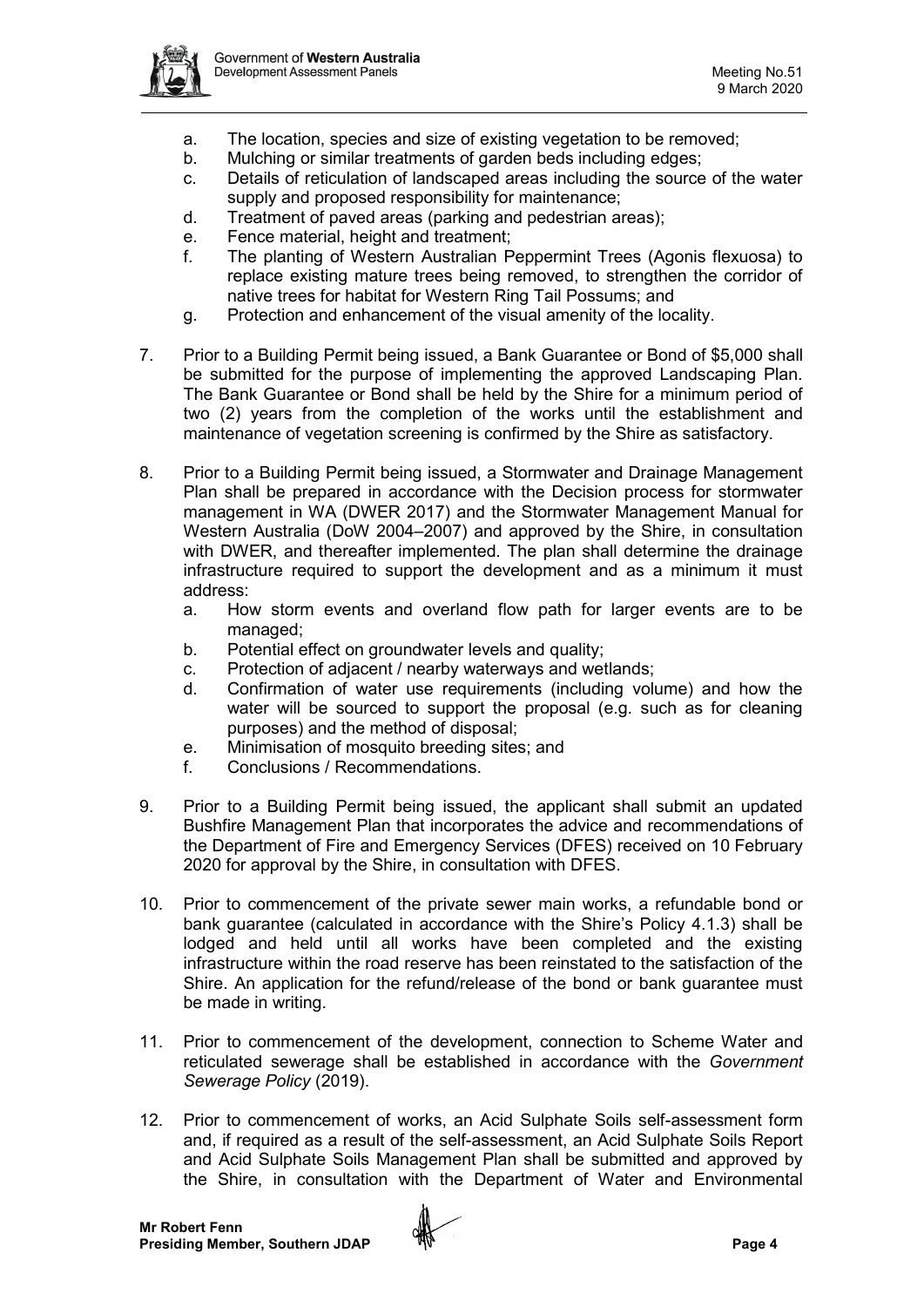

Regulation.

- 13. Prior to commencement of the development, a crossover permit must be obtained from the Shire. Construction and maintenance of the crossover shall be in accordance with the crossover permit.
- 14. Prior to works commencing to decommission the existing onsite effluent disposal system, including the effluent pond, a decommissioning plan shall be prepared and submitted for approval by the Shire.
- 15. Prior to occupation of the development, the approved Landscaping Plan shall be implemented, and thereafter maintained, to the satisfaction of the Shire.
- 16. Prior to occupation of the development, the Asset Protection Zone must be established and the property thereafter maintained in accordance with an approved Bushfire Management Plan.
- 17. Prior to occupation of the development, the access way(s), car parking and turning area(s) shall be designed and submitted for approval and subsequently constructed in accordance with the development approval to the satisfaction of the Shire.
- 18. Prior to occupation of the development, the proposed private sewer main shall be connected to the Water Corporation infrastructure to the satisfaction of the Western Australian Water Corporation.
- 19. The Emergency Access Way shall be designed, constructed and drained at the landowner/ applicant's cost, to the specifications of the Shire in response to the size and frequency of vehicles to be used for the life of the proposal. A crossover permit must be obtained prior to commencing construction.
- 20. This property is situated on the Flood Plain and is susceptible to flooding. Habitable finished floor levels shall be in accordance with the Lower Collie River Flood Study (2017). A minimum habitable finished floor level of 2.9m AHD is recommended for all habitable buildings, unless otherwise approved in writing by the Shire.
- 21. No buildings or structures shall be constructed within 3m of the Cathedral Avenue boundary.
- 22. All proposed facility roads shall have a minimum width of 6m in accordance with Schedule 7 of the Caravan Parks and Camping Grounds Regulations 1997.
- 23. The existing Lots 51 & 52 shall be amalgamated prior to the connection of the private sewer main and reticulated water supply.
- 24. The applicant must for the duration of the development, implement all of the recommendations contained in the approved Bushfire Management Plan to the satisfaction of the Shire.
- 25. Habitable buildings must be constructed in accordance with *Australian Standard 3959 – Construction of Buildings in Bush Fire Prone Areas* (or superseding standard) and the approved Bushfire Management Plan.

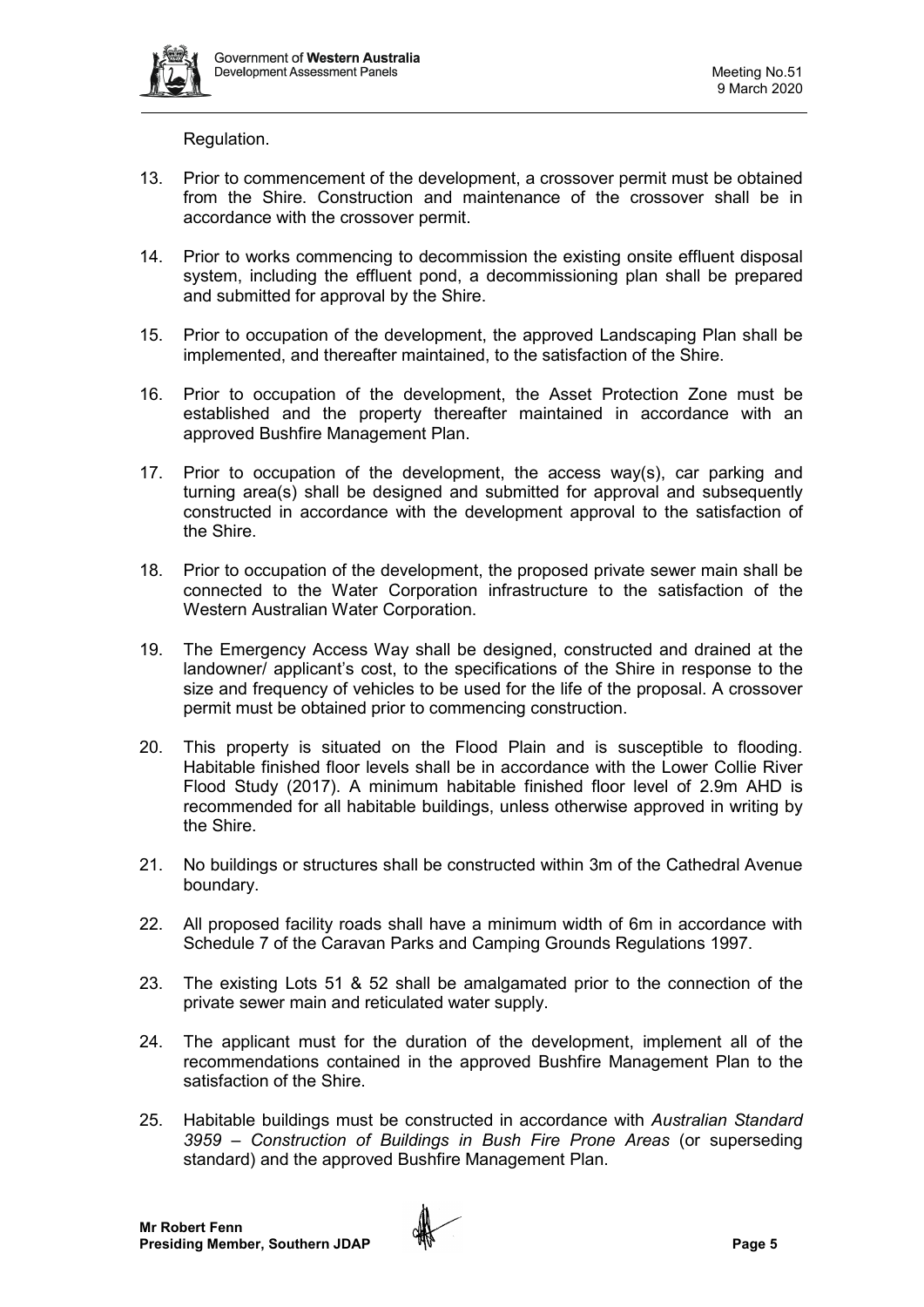

- 26. A Bushfire Emergency Evacuation Plan shall be prepared and submitted to be read in conjunction with the Bushfire Management Plan for the proposed development in accordance with *Australian Standard 3745-2010 Planning for Emergencies in Facilities*.
- 27. An application under the *Land Administration Act 1997* shall be made to the Minister for the granting of an easement under Part 8 s.144. Easements over Crown land, Minister's powers to grant etc. for a specified purpose defined under s.144 (4)(a).
- 28. Any proposed external lighting shall be designed in accordance with *AS 428-1997 Control of Obtrusive Effects of Outdoor Lighting*, to prevent any adverse effect on adjoining land to the satisfaction of the Shire.
- 29. Car parking spaces and manoeuvring areas shall be designed and provided on site to allow vehicles to enter the street in forward gear.

# **Advice Notes**

- 1. The development the subject of this approval is also regulated by the Building Code of Australia and a separate Building Permit must be granted before the development commences.
- 2. This determination is deemed to be a determination made under the Greater Bunbury Region Scheme in accordance with the Notice of Resolution made under Clause 27, Schedule 1 Paragraph 8: Development in the Floodplain, Paragraph 10: Development with the Rural Zone, and Paragraph 12: Non-conforming use.
- 3. This development is likely to require the removal of native vegetation that provides suitable habitat for western ringtail possums (WRP). WRP are listed as critically endangered threatened fauna under the *Biodiversity Conservation Act 2016 (BC Act)* and the Commonwealth *Environment Protection and Biodiversity Conservation Act 1999*. The proposed development may require clearing of potential threatened fauna habitat. Where clearing of vegetation is unavoidable, a Section 40 ministerial authorization to take or disturb threatened fauna under the *BC Act* should be obtained. An authorized fauna spotter should be on site to manage impacts to WRP when vegetation clearing occurs, and a post clearing report provided to DBCA.
- 4. It is the applicant's responsibility to ensure all required approvals are obtained prior to the works commencing. Works such as de-watering or working near existing infrastructure may require separate approvals from relevant private or government agencies.
- 5. The Shire of Harvey advises that the development the subject of this development approval must comply with the *Environmental Protection Act 1986* and the Environmental Protection (Noise) Regulations 1997 in relation to noise emissions.
- 6. This Development Approval does not include approval of Advertising Devices. Please lodge a separate Development Application for signage the assessment of Advertising Devices in accordance with the Shire's Local Planning Policy: Advertising Signs.

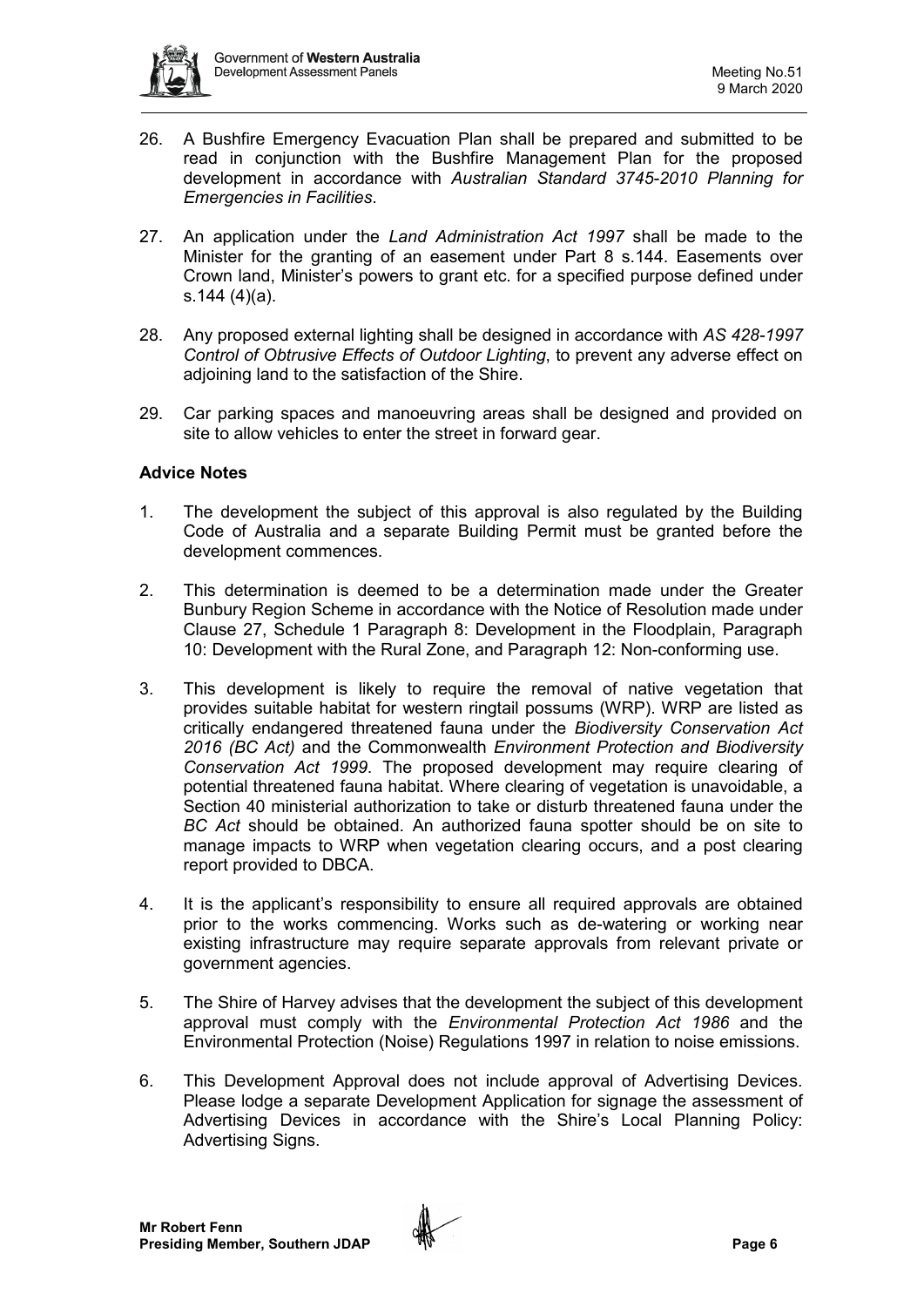

- 7. The Private Sewer main shall be designed and approved for construction in accordance with the Water Corporation's Developers' Manual – Engineering Guide to delivering reticulation works.
- 8. Refer to the Department of Health's 'Decommissioning disused wastewater systems' for assistance in preparing a Decommissioning Plan.
- 9. The Lower Collie River Flood Study (2017) shows that the proposed development area is affected by flooding during major events with the 1% AEP flood level estimated to be 2.4 m AHD (including a 0.9 metre allowance for mean sea level rise by 2110 as per the State Coastal Planning Policy SPP2.6). The proposed floor level of 2.4 m AHD provides 1 % AEP flood protection out to 2110, albeit with no freeboard by 2110. Some freeboard is recommended to provide additional protection against local variations in flood levels and the action of wind and waves on the water surface. A freeboard of at least 0.5 metres is maintained for the next 50 years.

Should the proposed development be considered acceptable at a level below 2.9 m AHD, all electrical installations are to be located above 2.9 m AHD and suitably insulated. This advice is related to reducing the flood exposure and flood damages during major events at 2110.

10. The Council Policy 4.1.3 Bank Guarantees and Bonds shall be used to determine the bond amount and terms required for the works on public land.

# **PROCEDURAL MOTION**

**Moved by:** Mr Robert Fenn **Seconded by: Mr Andrew Mack** 

That the Standing Orders be suspended in accordance with section 5.10.2h of the DAP Standing Orders 2017 to allow members to speak more than once on the same item and continue further debate.

### **The Procedural Motion was put and CARRIED UNANIMOUSLY.**

**REASON:** To allow panel members to further discuss without debate restrictions the details on the setback requirements from Cathedral Avenue, the implications of the Bushfire Management Plan and site planning as they relate to Item 8.1.

*The Standing Orders were suspended at 10:56am*

### **PROCEDURAL MOTION**

**Moved by:** Mr Robert Fenn **Seconded by:** Mr Geoffrey Klem

To reinstate Development Assessment Panel Standing Orders 2017.

### **The Procedural Motion was put and CARRIED UNANIMOUSLY.**

*The Standing Orders were reinstated at 11:12am*

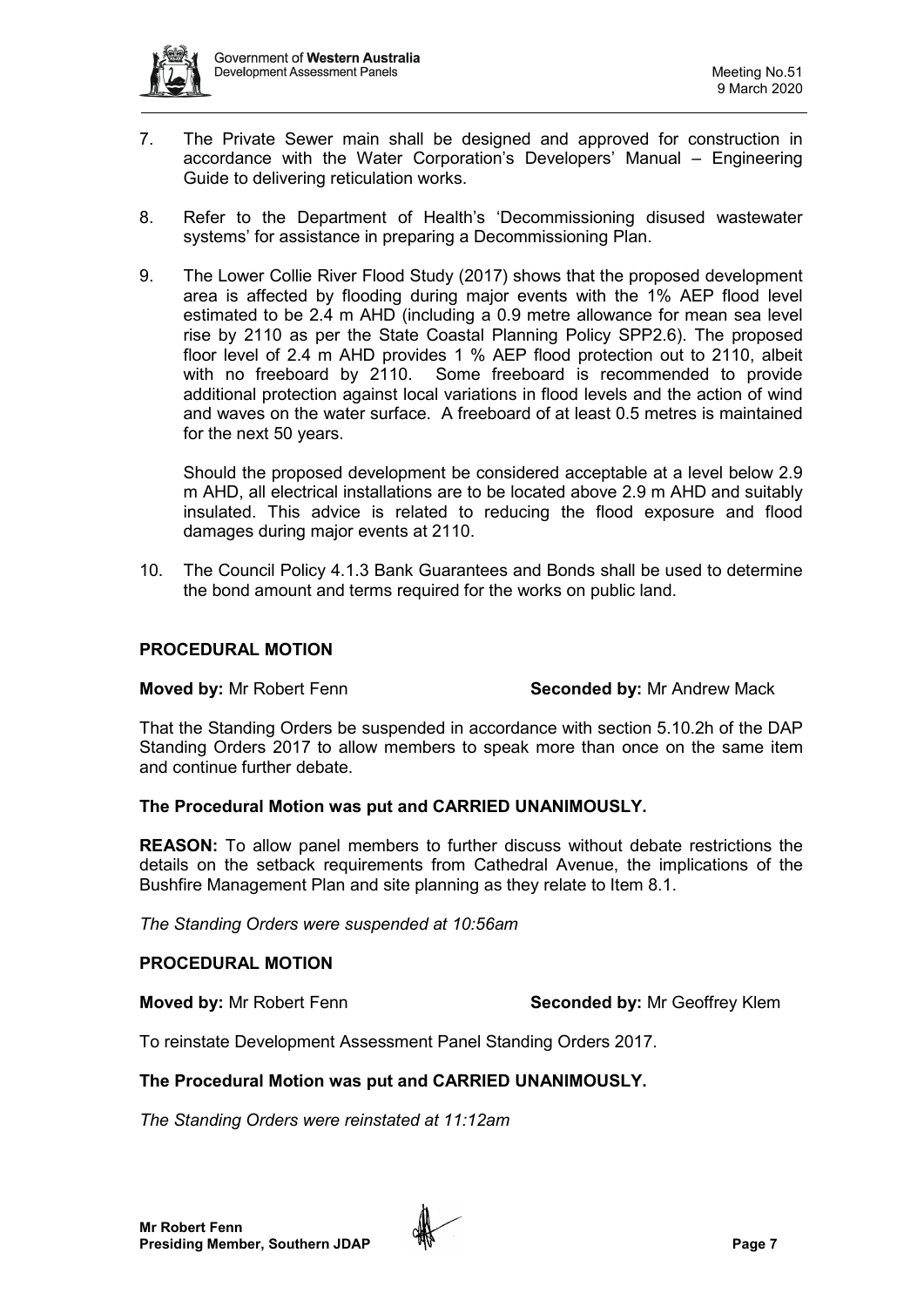

**Moved by:** Mr Robert Fenn **Seconded by:** Mr Geoffrey Klem

That the preamble be amended to read as follows:

That the Southern JDAP (non-metropolitan) resolves to:

**Approve** DAP application reference DAP/19/01715 and accompanying plans (Drawing No. A01 (Amd No G), A02 (Amd No A) and A03 (Amd No B) for **the addition of 24 chalets and 6 camping sites and private sewer at the Leschenault Caravan Park, Lots 51 and 52 Cathedral Avenue, Leschenault** in accordance with Clause 68 of Schedule 2 (Deemed Provisions) of the *Planning and Development (Local Planning Schemes) Regulations 2015*, and pursuant to clause 24(b) of the Greater Bunbury Region Scheme **the Shire of Harvey Local Planning Scheme No 1** subject to the following conditions:

# **The Amending Motion was put and CARRIED UNANIMOUSLY.**

**REASON:** To clarify the development the subject of this approval and the planning instrument used to assess the development.

### **AMENDING MOTION 2**

**Moved by:** Mr Geoffrey Klem **Seconded by:** Mr Andrew Mack

That Condition 1 be amended to read as follows:

The stamped plans, and accompanying documentation, together with any requirements **or** amendments and annotations detailed thereon **resulting from conditions attached to this approval**, are the plans approved as part of this application and shall form part of the development approval issued.

# **The Amending Motion was put and CARRIED UNANIMOUSLY.**

**REASON:** No annotations on plans are recorded in the RAR.

### **AMENDING MOTION 3**

**Moved by:** Mr Geoffrey Klem **Seconded by:** Mr Robert Fenn

That Condition 2 be amended to read as follows:

**Those portions of** the **site, including portion of the** 'camping area' indicated on the plans showing six powered sites does **with a bushfire hazard rating of BAL-40 or BAL-FZ in the Bushfire Management Plan do** not form a part of this approval, as there is insufficient information provided to make an informed decision in relation to *State Planning Policy 3.7 Planning in Bushfire Prone Areas*.

### **The Amending Motion was put and CARRIED UNANIMOUSLY.**

**REASON:** SPP 3.7 provides a mechanism to allow development to be undertaken where the BAL rating is 29 or lower.

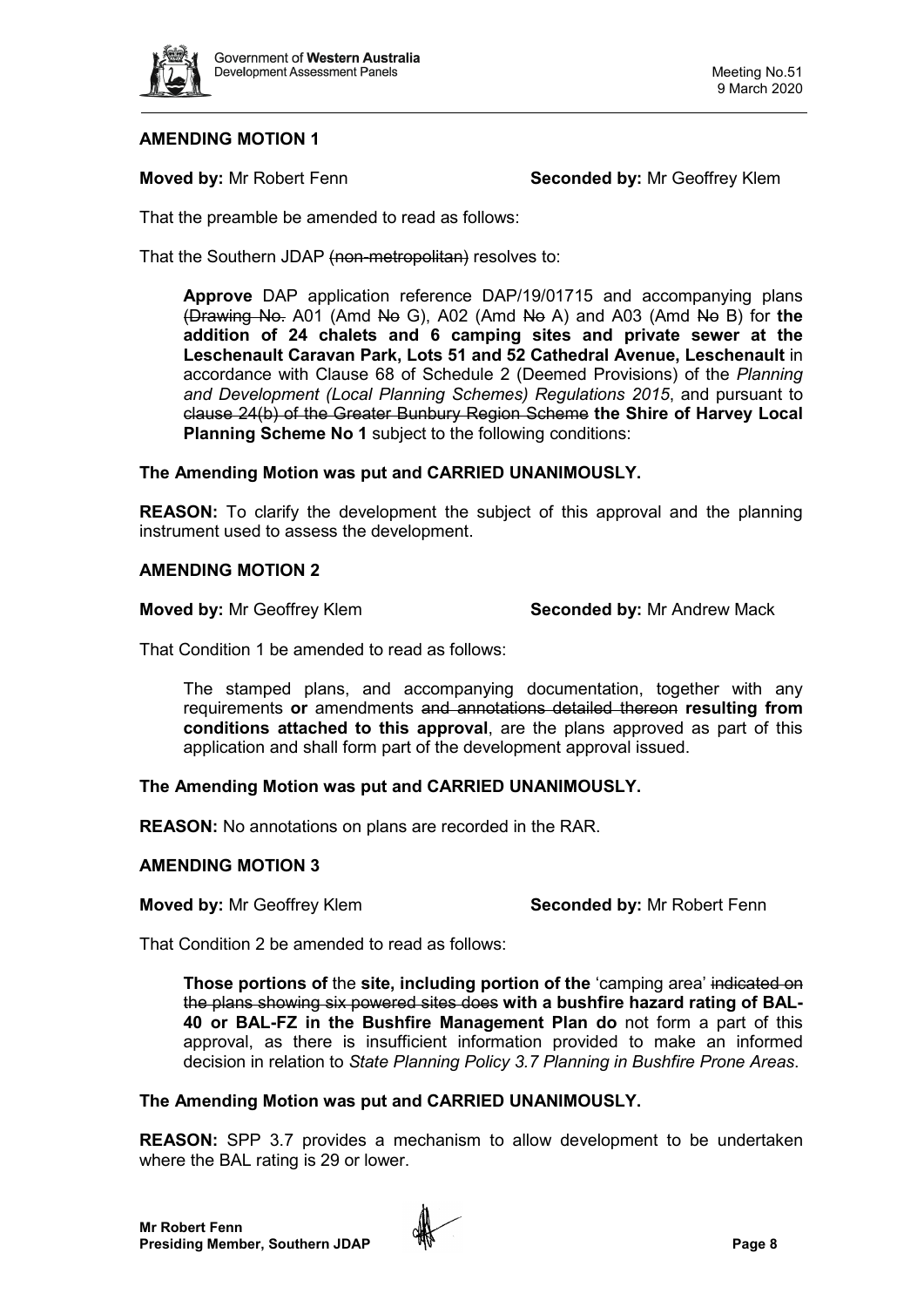

**Moved by:** Mr Andrew Mack **Seconded by:** Mr Geoffrey Klem

That a new Condition 3 be added to read as follows and the remaining conditions be renumbered accordingly:

**Prior to development of the site a contaminated site investigation should be completed to the satisfaction of the Shire on advice from the Department of Water and Environmental Regulation to address the potential contamination risks associated with the future land use following the removal of the sewerage pond and septic infrastructure.** 

**The Amending Motion was put and CARRIED UNANIMOUSLY.**

**REASON:** To address the contamination risks associated with a new sensitive land use.

### **AMENDING MOTION 5**

### **Moved by:** Mr Robert Fenn **Seconded by:** Mr Geoffrey Klem

That Condition 3 (now Condition 4) be amended to read as follows:

*Prior to a Building Permit being issued, amended plans shall be provided to the Shire for approval to;*

*a. Amend the setbacks of the retaining wall to a minimum of 3m 2.0m from the front boundary and 4m 2.5m to the chalets to allow for a 1.2m high fence and landscaping to be located on the top side of the retaining wall; and b. Remove the 'camping area' of six powered sites.*

**The Amending Motion was put and LOST (1/2).** 

For: Mr Robert Fenn

Against: Mr Geoffrey Klem Mr Andrew Mack

### **AMENDING MOTION 6**

### **Moved by:** Mr Andrew Mack **Seconded by:** Mr Geoffrey Klem

That Condition No. 3 (now Condition 4) be amended to read as follows:

*Prior to a Building Permit being issued, amended plans shall be provided to the Shire for approval to;*

*a. Aamend the setbacks of the retaining wall to a minimum of 3m from the front boundary and 4m to the chalets to allow for a 1.2m high fence and landscaping to be located on the top side of the retaining wall; and b. Remove the 'camping area' of six powered sites.*

# **The Amending Motion was put and CARRIED UNANIMOUSLY.**

**REASON:** Consistent with the RAR recommendation.

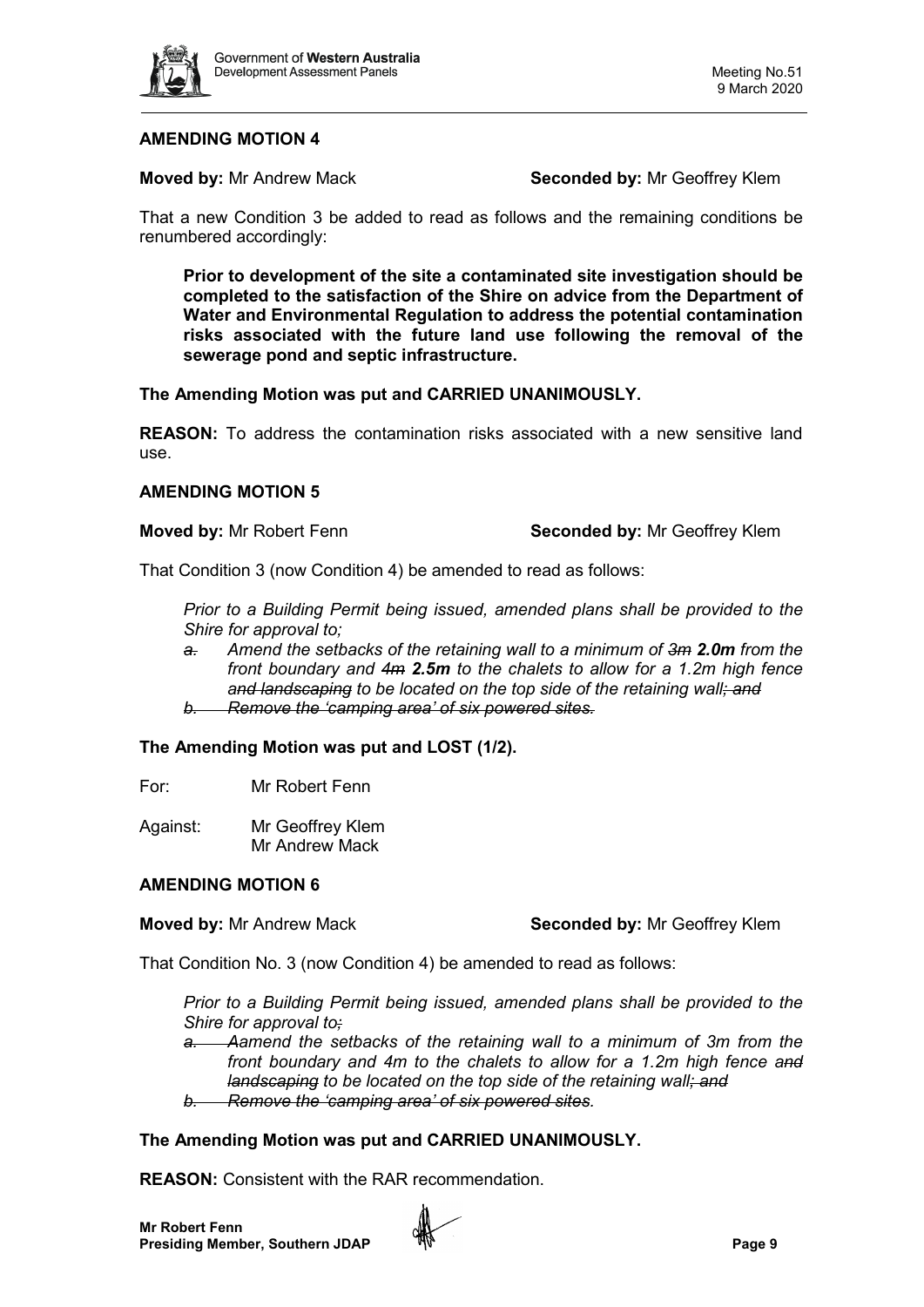

**Moved by: Mr Robert Fenn <b>Seconded by:** Mr Andrew Mack

That a new Condition 5 be added to read as follows and the remaining conditions be renumbered accordingly:

*Prior to a Building Permit being issued, the Proponent shall submit to the Shire a schedule of building finishes and colours and the approved chalets shall be finished and maintained thereafter in accordance with the approved schedule.* 

# **The Amending Motion was put and CARRIED UNANIMOUSLY.**

**REASON:** The visual appearance of the chalets is significant to local amenity and character.

# **AMENDING MOTION 8**

**Moved by:** Mr Robert Fenn **Seconded by:** Mr Geoffrey Klem

That Condition 5 (now condition 7) be amended to read as follows:

*Prior to a Building Permit being issued, a Traffic and Safety Management Plan shall be prepared in accordance with Main Roads Western Australia's Code of Practice for approval by the Shire, to address the private sewer main and traffic safety adjacent to the development, in consultation with MRWA where required, and thereafter be implemented*

# **The Amending Motion was put and CARRIED UNANIMOUSLY.**

**REASON:** To clarify the proponents' requirements.

### **AMENDING MOTION 9**

### **Moved by:** Mr Robert Fenn **Seconded by:** Mr Geoffrey Klem

That Condition 6 (now condition 8) be amended to read as follows:

Prior to a Building Permit being issued, an updated detailed Landscaping Plan shall be submitted and approved by the Shire that addresses the following;

- a. The location, species and size of existing vegetation to be removed **and planted**;
- b. Mulching or similar treatments of garden beds including edges;
- c. Details of reticulation of landscaped areas including the source of the water supply and proposed responsibility for maintenance;
- **d. The surety to be provided to the Shire to ensure the landscaping reaches maturity and that dead plants are suitably replaced;**
- e. Treatment of paved areas (parking and pedestrian areas)
- f. Fence material, height and treatment;
- g. The planting of Western Australian Peppermint Trees (*Agonis flexuosa*) to replace existing mature trees being removed to strengthen the corridor of native trees for habitat for Western Ring Tail Possums; and
- h. Protection and enhancement of the visual amenity of the locality.

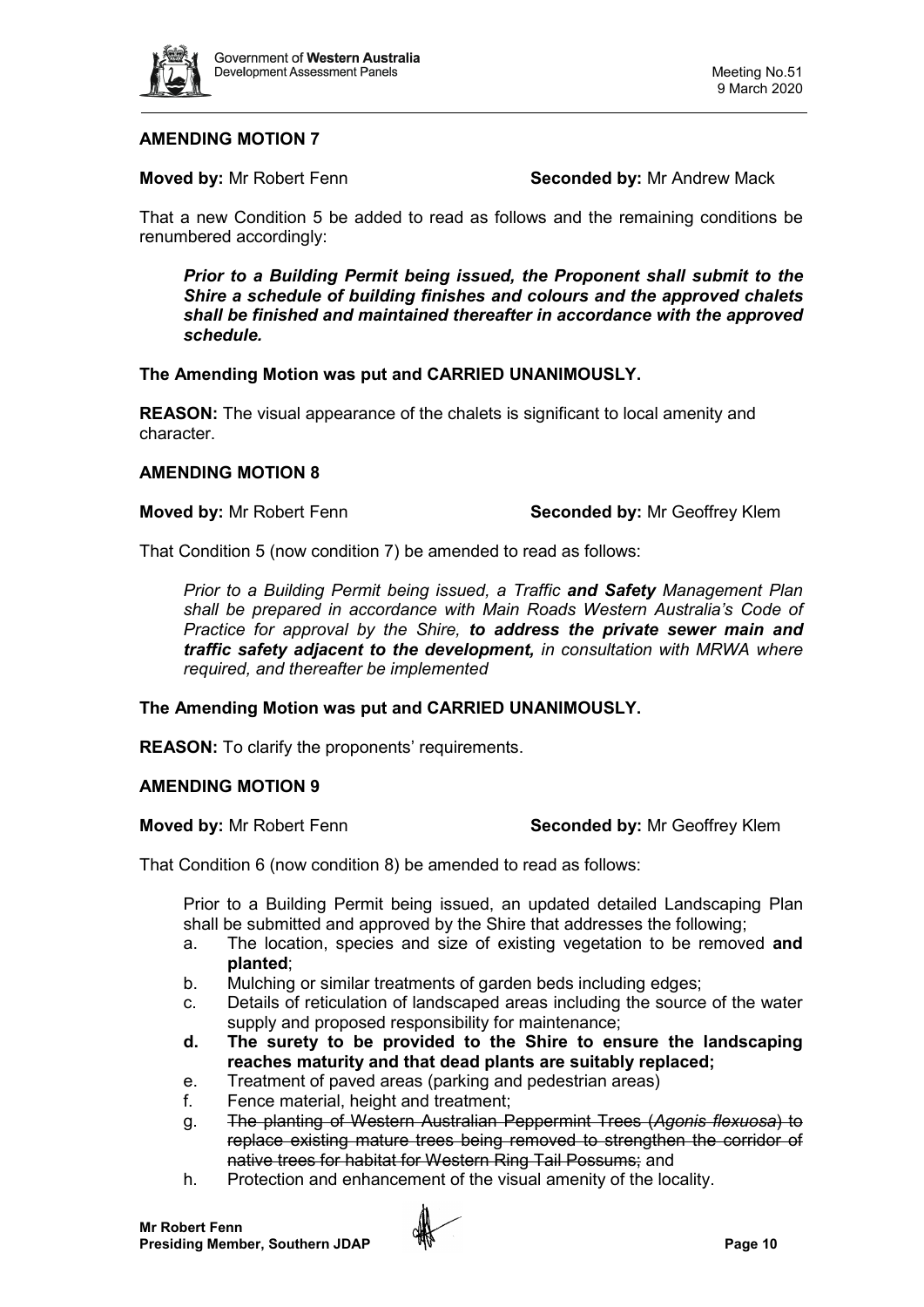

# **The Amending Motion was put and CARRIED UNANIMOUSLY.**

**REASON:** Expanding plantings of Agonis flexuosa within the site could exacerbate the fire risk for existing park tenants and the future planting species should be resolved in consultation with the revision of the BMP. Condition converted to advice note.

### **AMENDING MOTION 10**

**Moved by:** Mr Robert Fenn **Seconded by:** Mr Geoffrey Klem

That Condition 9 (now condition 11) be amended to read as follows:

Prior to a Building Permit being issued, the applicant shall submit **for approval by the Shire, in consultation with the Department of Fire and Emergency Services (DFES)** an updated Bushfire Management Plan that incorporates **adequately addresses** the advice and recommendations of **concerns raised in** the Department of Fire and Emergency Services (DFES) **letter** received on 10 February 2020 for approval by the Shire, in consultation with DFES.

### **The Amending Motion was put and CARRIED UNANIMOUSLY.**

**REASON:** The BMP is to be approved by the Shire and the DFES letter advises that the recommendations contained therein are based on a lack of detail in the submitted BMP.

# **AMENDING MOTION 11**

**Moved by:** Mr Robert Fenn **Seconded by:** Mr Geoffrey Klem

That Condition 10 (now condition 12) be deleted and the remaining conditions be renumbered accordingly.

### **The Amending Motion was put and CARRIED UNANIMOUSLY.**

**REASON:** Not a planning condition.

### **AMENDING MOTION 12**

**Moved by: Mr Geoffrey Klem <b>Seconded by: Mr Andrew Mack** 

That Condition 11 (now condition 12) be amended to read as follows:

Prior to commencement of the development, **the occupation of any chalet, the caravan park shall be connected** to **the Water Corporation operated** scheme water and reticulated sewerage systems. shall be established in accordance with the *Government Sewerage Policy (2019)*.

### **The Amending Motion was put and CARRIED UNANIMOUSLY.**

**REASON:** The development should reasonably be able to proceed into construction concurrently with the installation of the water and sewer connections.

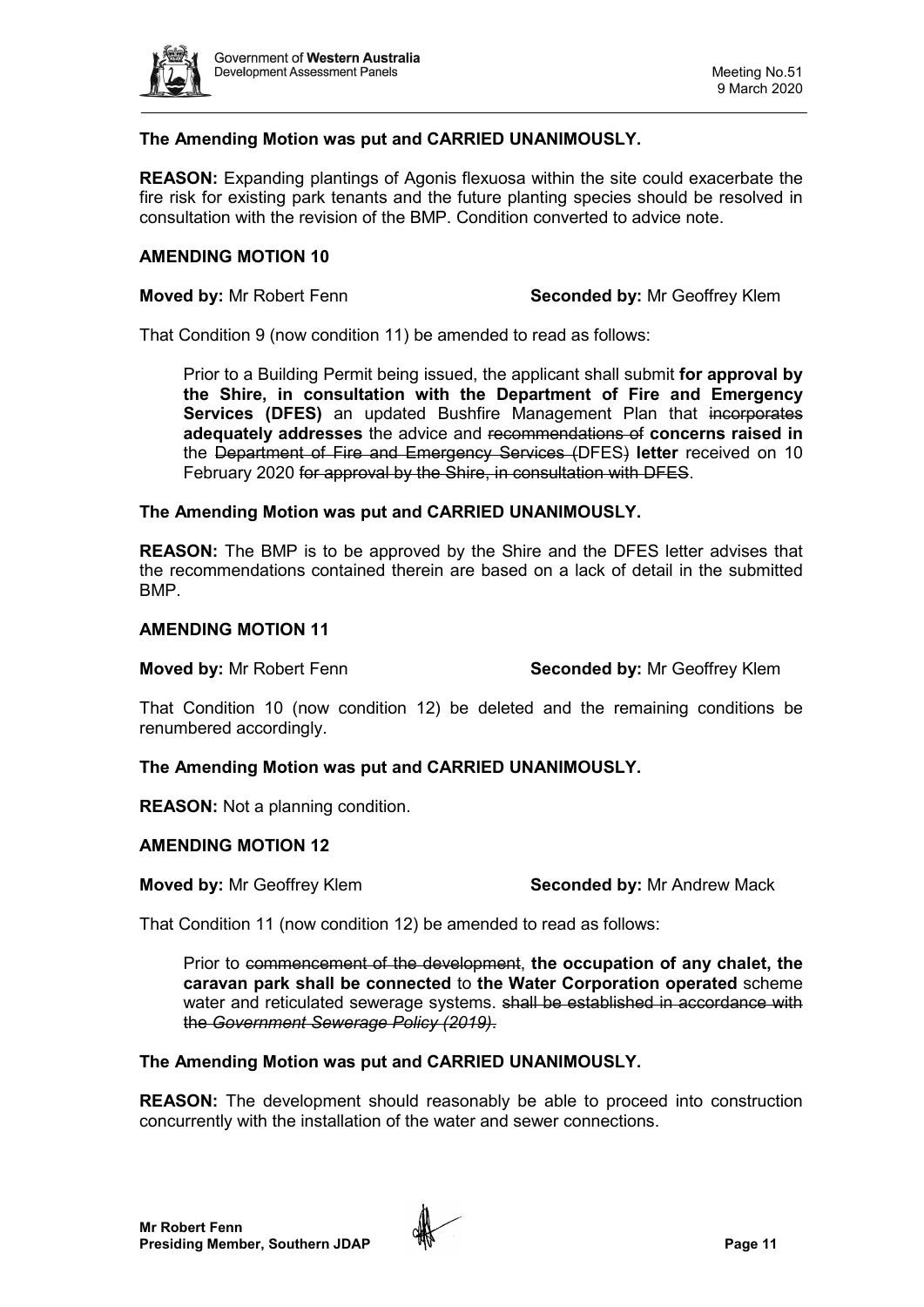

**Moved by: Mr Geoffrey Klem <b>Seconded by: Mr Andrew Mack** 

That Condition No. 13 (now condition 14) be deleted and the remaining conditions/advice notes be renumbered accordingly.

**The Amending Motion was put and CARRIED UNANIMOUSLY.** 

**REASON:** Not a planning condition.

# **AMENDING MOTION 14**

**Moved by:** Mr Andrew Mack **Seconded by:** Mr Geoffrey Klem

That condition No. 17 be amended to read as follows:

*Prior to occupation of the development, the crossovers, access way(s) emergency access way, internal access ways, car parking and turning area(s)*  shall be designed and submitted for approval and subsequently constructed at *the proponent's cost in accordance with the development approval to the satisfaction of the Shire.*

# **The Amending Motion was put and CARRIED UNANIMOUSLY.**

**REASON:** Includes requirement of previous conditions 13 & 19

### **AMENDING MOTION 15**

**Moved by:** Mr Andrew Mack **Seconded by:** Mr Geoffrey Klem

*The following deletions were made en bloc:* 

(i) That Condition No. 18 be deleted and the remaining conditions be renumbered accordingly.

**REASON:** Replicates condition 11 (now condition 12).

(ii) That Condition No. 19 (now condition 18) be deleted and the remaining conditions be renumbered accordingly.

**REASON:** Replicates revised condition 17.

**The Amending Motion was put and CARRIED UNANIMOUSLY.** 

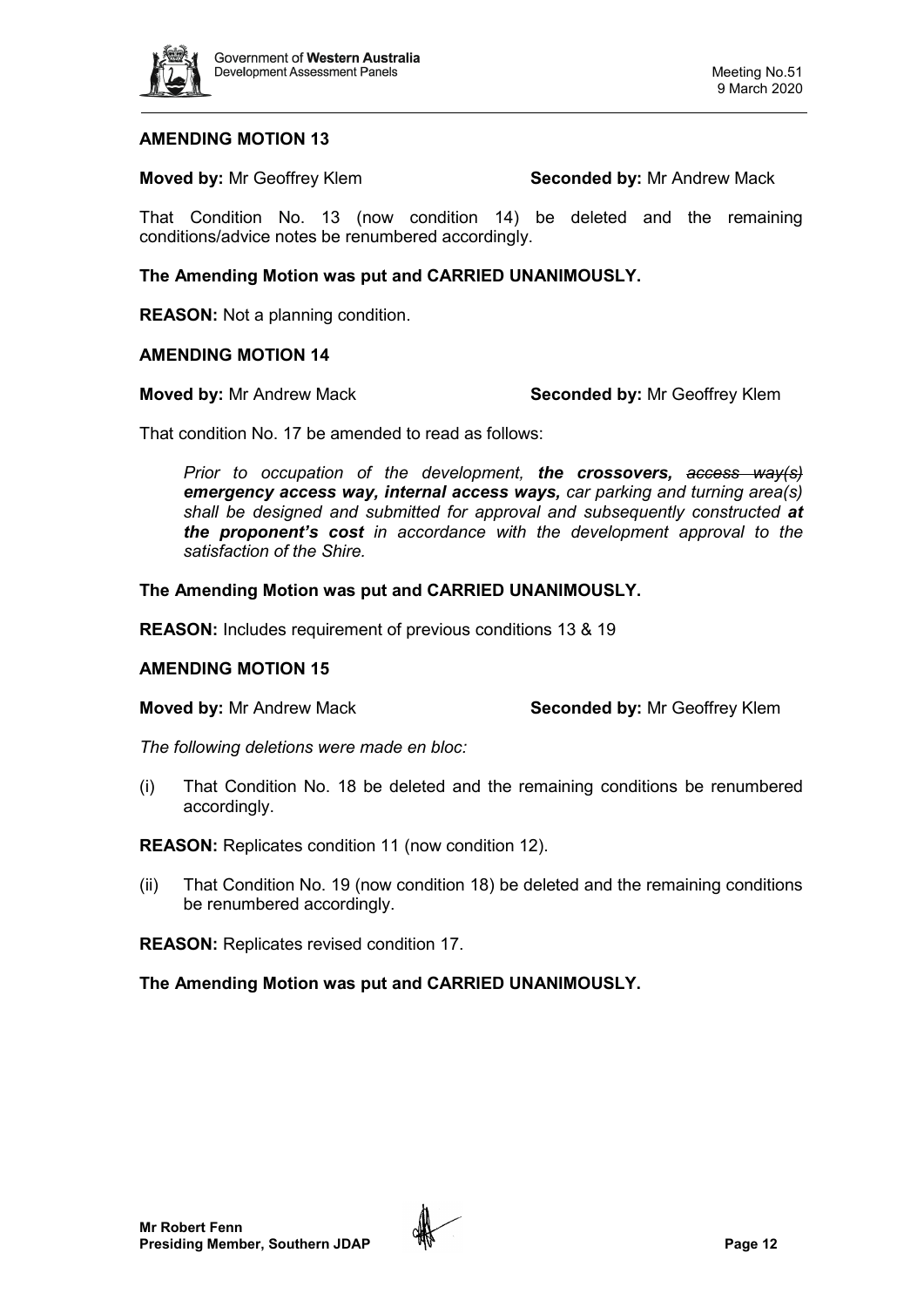

**Moved by:** Mr Andrew Mack **Seconded by:** Mr Geoffrey Klem

That Condition 20 (now condition 18) be amended to read as follows:

*This property is situated on the Flood Plain and is susceptible to flooding. Habitable Finished floor levels shall be in accordance with the Lower Collie River Flood Study (2017). A minimum habitable The finished floor levels for the chalets of 2.4m AHD is valid for a period until 2070 at which time it will be reviewed. unless otherwise approved in writing by the Shire.*

# **The Amending Motion was put and CARRIED UNANIMOUSLY.**

**REASON:** The chalet units are transportable structures with a limited commercial lifespan and set at a level suitable for flood protection till 2070 (inclusive of 500mm freeboard).

# **AMENDING MOTION 17**

**Moved by:** Mr Robert Fenn **Seconded by:** Mr Geoffrey Klem

*The following deletions were made en bloc:* 

(i) That Condition No. 21 (now condition 19) be deleted and the remaining conditions be renumbered accordingly.

**REASON:** Replicates Condition 3 (now condition 4).

(ii) That Condition No. 22 (now condition 19) be deleted and the remaining conditions be renumbered accordingly.

**REASON:** Replicates revised condition 17

# **The Amending Motion was put and CARRIED UNANIMOUSLY.**

### **AMENDING MOTION 18**

**Moved by:** Mr Andrew Mack **Seconded by:** Mr Geoffrey Klem

That Condition No. 25 (now condition 21) be amended to read as follows:

*Habitable buildings The approved development must be constructed in accordance with Australian Standard 3959 – Construction of Buildings in Bush Fire Prone Areas (or superseding standard) and the approved Bushfire Management Plan.*

### **The Amending Motion was put and CARRIED UNANIMOUSLY.**

**REASON:** To clarify the condition and provide consistency in the conditions.

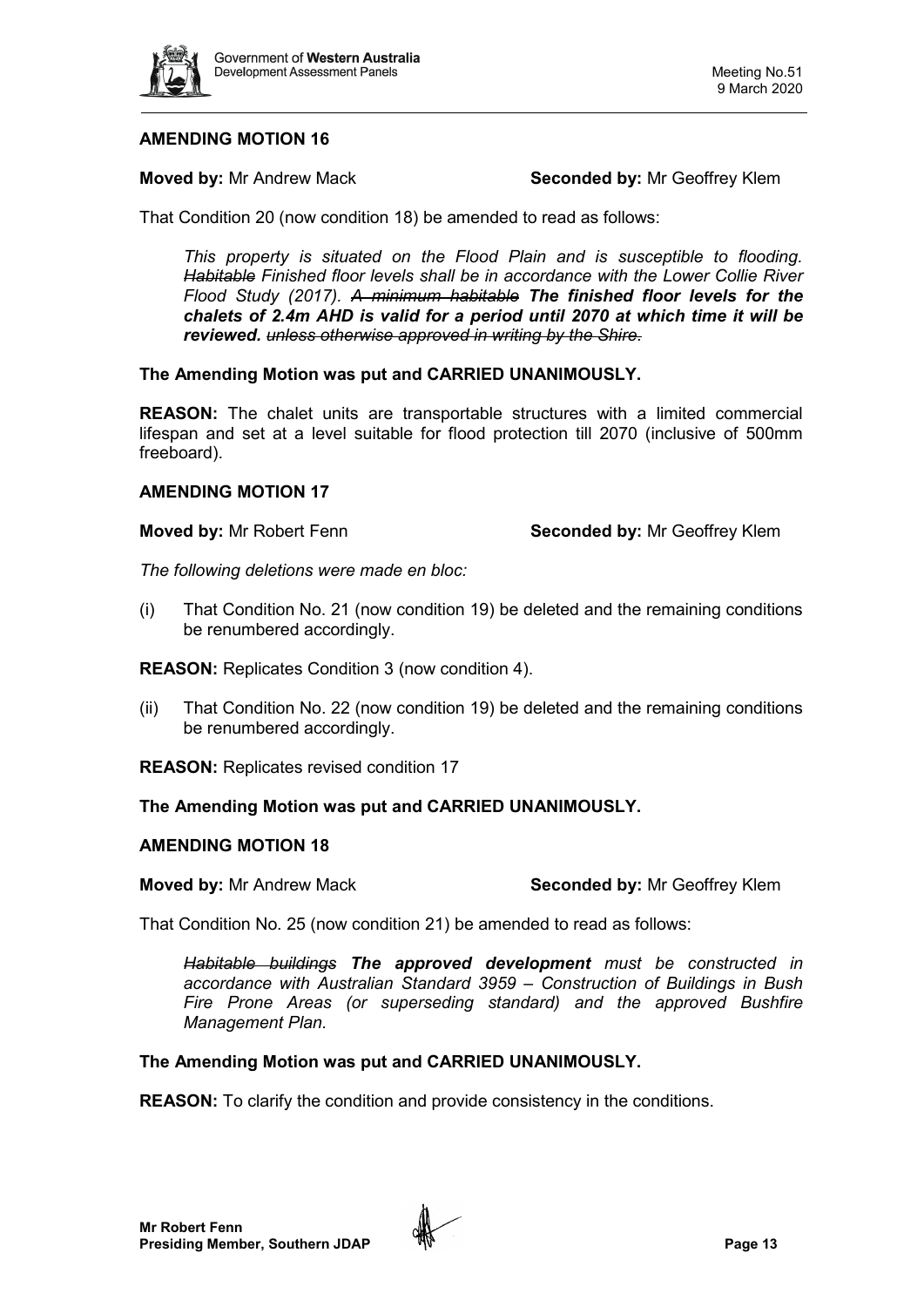

**Moved by:** Mr Robert Fenn **Seconded by:** Mr Geoffrey Klem

That Condition No. 27 (now condition 23) be amended to read as follows:

*An application under the Land Administration Act 1997 shall be made to the Minister for the granting of an easement under Part 8 of Section 144 to record and protect the proposed private sewer line within Cathedral Avenue and Old Coast Road. Easements over Crown land, Minister's powers to grant etc, for a special purpose defined under s 144 (4) (a).*

# **The Amending Motion was put and CARRIED UNANIMOUSLY.**

**REASON:** To clarify the purpose and reason for the easement.

# **AMENDING MOTION 20**

**Moved by:** Mr Robert Fenn **Seconded by:** Mr Geoffrey Klem

That a new condition 26 be added to read as follows:

*The approved chalet units shall only be offered for use by visitors to the site on a short term basis and no chalet shall be either semi-permanently or permanently occupied by an individual or family.*

# **The Amending Motion was put and CARRIED UNANIMOUSLY.**

**REASON:** To ensure the chalets remain available for holiday accommodation and the risk posed from a potential wild fire is reduced.

### **AMENDING MOTION 21**

**Moved by:** Mr Andrew Mack **Seconded by:** Mr Robert Fenn

That a new condition 27 be added to read as follows:

*Prior to the issue of a building permit a Mosquito Management Plan shall be developed and submitted to the Shire for approval on advice of the Department of Health.*

# **The Amending Motion was put and CARRIED UNANIMOUSLY.**

**REASON:** To address the risks associated with mosquito borne disease.

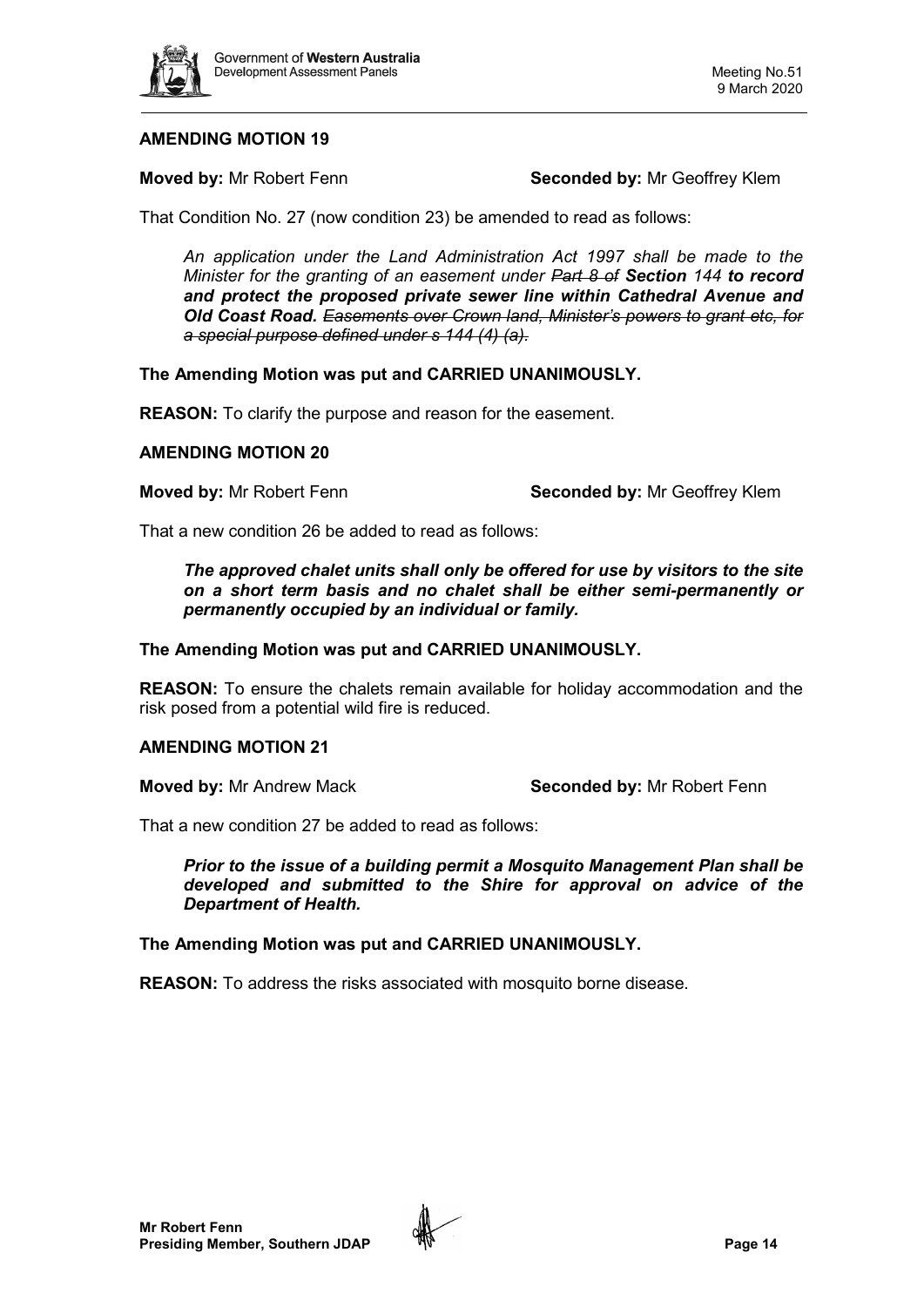

**Moved by:** Mr Geoffrey Klem **Seconded by:** Mr Robert Fenn

That Advice Note 2 be deleted and the remaining advice notes be renumbered accordingly.

**The Amending Motion was put and CARRIED UNANIMOUSLY.** 

**REASON:** Not relevant to the development proceeding.

## **AMENDING MOTION 23**

#### **Moved by:** Mr Robert Fenn **Seconded by:** Mr Geoffrey Klem

That Advice Note 3 (now advice note 2) be amended to read as follows:

*This development is likely to require the removal of Native Vegetation that provides suitable habitat for western ring tail possums (WRP). WRP are listed as critically endangered threatened fauna under the Biodiversity Conservation Act 2016 (BC Act) and the Commonwealth Environmental Protection and Biodiversity Conservation Act 1999. The proposed development may require clearing of potential threatened fauna habitat. Where clearing of vegetation is unavoidable, a Section 40 ministerial authorisation to take or disturb threatened fauna under the BC Act should be obtained. An authorised fauna spotter should be on-site to manage impacts to WRP when vegetation clearing occurs and a post clearing report provided to DBCA. Planting of Western Australian Peppermint Trees (Agonis flexuosa) to replace existing mature trees being removed will strengthen the corridor of native trees for habitat for WRP and subject to advice within the Bushfire Management Plan.*

**The Amending Motion was put and CARRIED UNANIMOUSLY.** 

**REASON:** Revision to support deletion of Condition 6(f).

### **AMENDING MOTION 24**

**Moved by:** Mr Andrew Mack **Seconded by:** Mr Geoffrey Klem

That Advice Note 4 (now advice note 3) be amended to read as follows:

*It is the applicant's responsibility to ensure all required approvals are obtained prior to the works commencing, such as;*

- *a. Works such as de-watering or working near existing infrastructure may require separate approvals from relevant private or government agencies.*
- *b. A crossover permit must be obtained from the Shire, with construction and maintenance of the crossover to be in accordance with the crossover permit.*

### **The Amending Motion was put and CARRIED UNANIMOUSLY.**

**REASON:** Transferred from Condition 13.

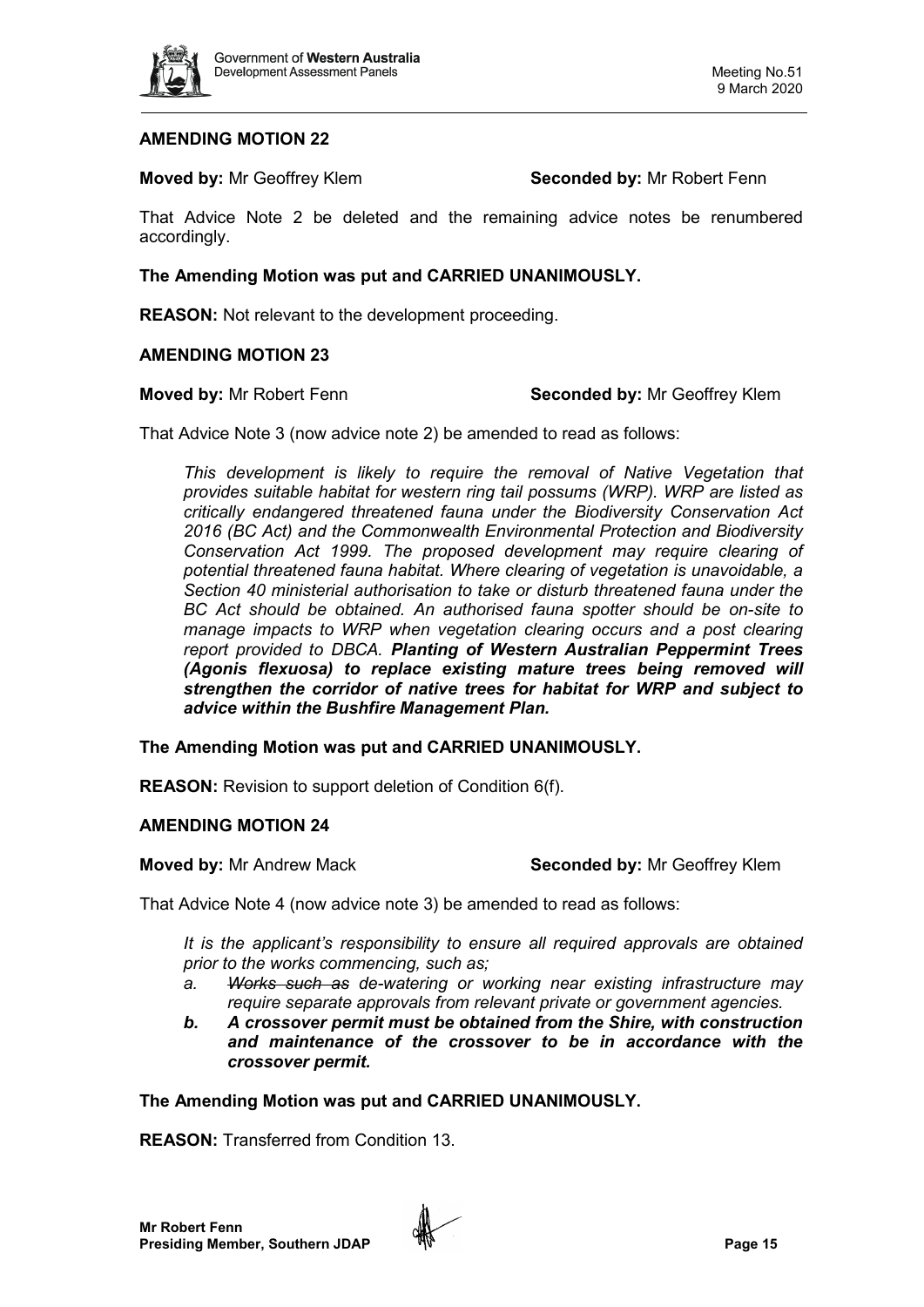

**Moved by:** Mr Andrew Mack **Seconded by:** Mr Geoffrey Klem

That Advice Note 9 (now advice note 8) be amended to read as follows:

*The Lower Collie River Flood Study (2017) shows that the proposed development area is affected by flooding during major events with the 1% AEP flood level estimated to be 2.4m AHD (including a 0.9 metre allowance for mean sea level rise by 2110 and per the State Coastal Planning Policy SPP 2.6). The proposed floor level of 2.4 m AHD provides 1% AEP flood protection out to 2110, albeit with no freeboard by 2110. Some freeboard is recommended to provide additional protection against local variations in flood levels and the action of wind and waves on the water surface.* 

*A freeboard of at least 0.5 metres is maintained for the next 50 years recommended and, should the proposed development be considered acceptable at a level below 2.9m proceed with a floor level of 2.4m AHD, adequate freeboard is provided till 2070 and the proponent is recommended to install all electrical installations are to be located above 2.9 m AHD and suitably insulated. This advice is related to reducing the flood exposure and flood damages during major events at 2110.*

# **The Amending Motion was put and CARRIED UNANIMOUSLY.**

**REASON:** To clarify the advice to the applicant.

### **AMENDING MOTION 26**

**Moved by:** Mr Andrew Mack **Seconded by:** Mr Geoffrey Klem

That Advice Note 10 (now advice note 9) be amended to read as follows:

*The Council Policy 4.1.3 Bank Guarantees and Bonds shall be used to determine the bond amount and terms required for the works on the site and public land with the application for the refund / release of the bond or bank guarantee to be made in writing.*

### **The Amending Motion was put and CARRIED UNANIMOUSLY.**

**REASON:** To provide advice to the proponent on the Shire's bonding arrangements.

### **AMENDING MOTION 27**

**Moved by:** Mr Andrew Mack **Seconded by:** Mr Geoffrey Klem

The word "Applicant" be replaced with "Proponent" where it appears in Conditions 9 (now Condition 11) and 24 (now Condition 20) and Advice Note 4 (now Advice Note 3).

# **The Amending Motion was put and CARRIED UNANIMOUSLY.**

**REASON:** To remove inconsistency within the conditions

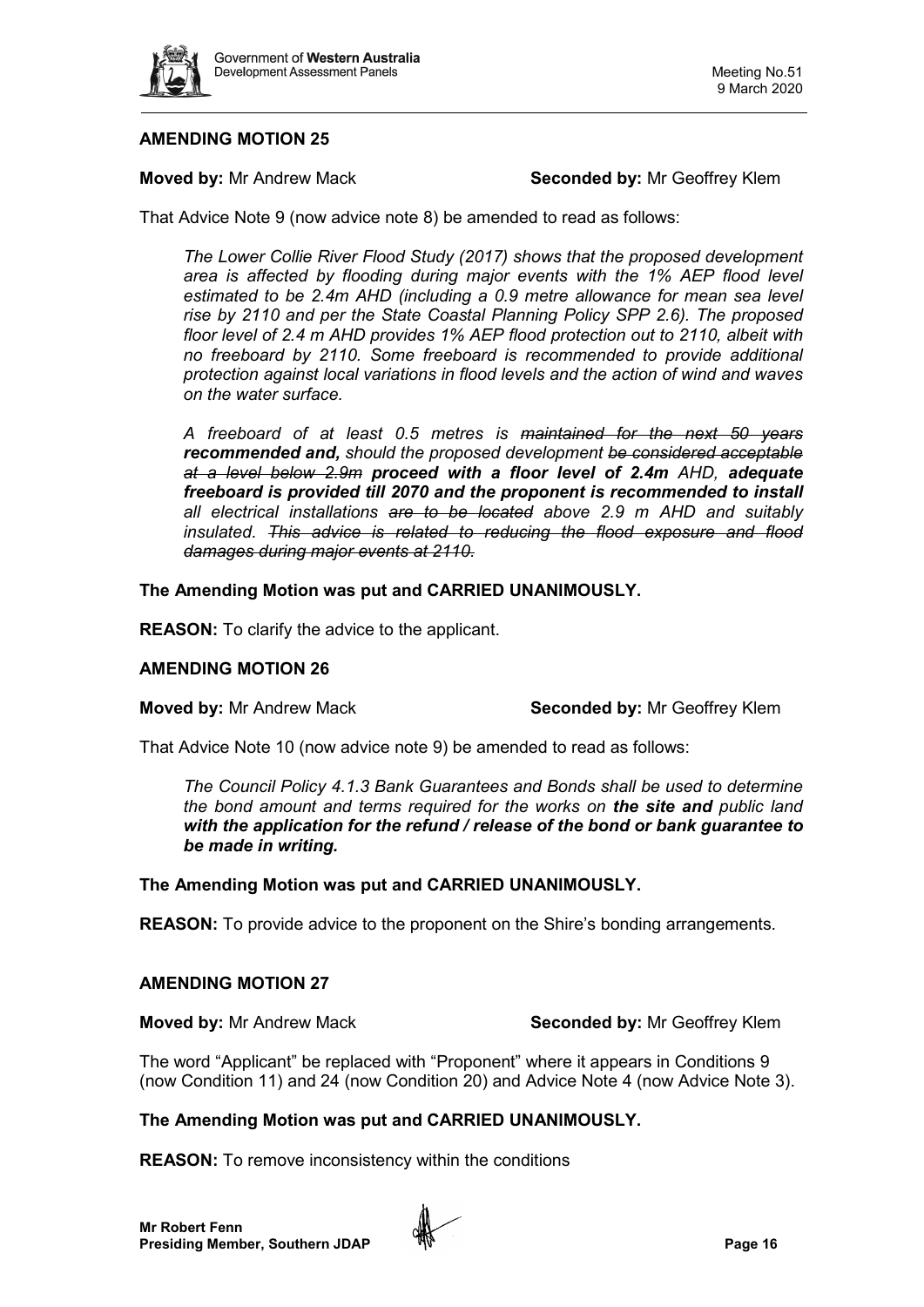

# **REPORT RECOMMENDATION (AS AMENDED)**

That the Southern JDAP resolves to:

**Approve** DAP application reference DAP/19/01715 and accompanying plans A01 (Amd G), A02 (Amd A) and A03 (Amd B) for the addition of 24 chalets and 6 camping sites and private sewer at the Leschenault Caravan Park, Lots 51 and 52 Cathedral Avenue, Leschenault in accordance with Clause 68 of Schedule 2 (Deemed Provisions) of the *Planning and Development (Local Planning Schemes) Regulations 2015*, and pursuant to the Shire of Harvey Local Planning Scheme No 1 subject to the following conditions:

# **Conditions**

- 1. The stamped plans, and accompanying documentation, together with any requirements or amendments resulting from conditions attached to this approval, are the plans approved as part of this application and shall form part of the development approval issued.
- 2. Those portions of the site, including portion of the 'camping area' with a bushfire hazard rating of BAL-40 or BAL-FZ in the Bushfire Management Plan do not form a part of this approval, as there is insufficient information provided to make an informed decision in relation to *State Planning Policy 3.7 Planning in Bushfire Prone Areas*.
- 3. Prior to development of the site a contaminated site investigation should be completed, to the satisfaction of the Shire on advice of the Department of Water and Environmental Regulation, to address the potential contamination risks associated with the future land use following the removal of the sewerage pond and septic infrastructure.
- 4. Prior to a Building Permit being issued, amended plans shall be provided to the Shire for approval to amend the setbacks of the retaining wall to a minimum of 3m from the front boundary and 4m to the chalets to allow for a 1.2m high fence to be located on the top side of the retaining wall.
- 5. Prior to a Building Permit being issued, the Proponent shall submit to the Shire a schedule of building finishes and colours and the approved chalets shall be finished and maintained thereafter in accordance with the approved schedule.
- 6. Prior to a Building Permit being issued, the Proponent shall prepare for approval by the Shire, and thereafter be implemented, a Construction Management Plan that:
	- a. Minimises the impact of the approved development on the amenity of the locality due to the transportation of materials to and from the site;
	- b. Ensures the use of buildings, works and materials on the site do not generate unreasonable levels of noise, vibration, dust, drainage, wastewater, waste products or reflective light;
	- c. Details the management applicable to construction traffic movement, occupational health and safety, signage, dust management and environmental management in relation to the approved development;
	- d. Manages weed and pest nuisances on the site and in the locality;
	- e. Incorporates any suggested management measures from accompanying technical assessment reports.

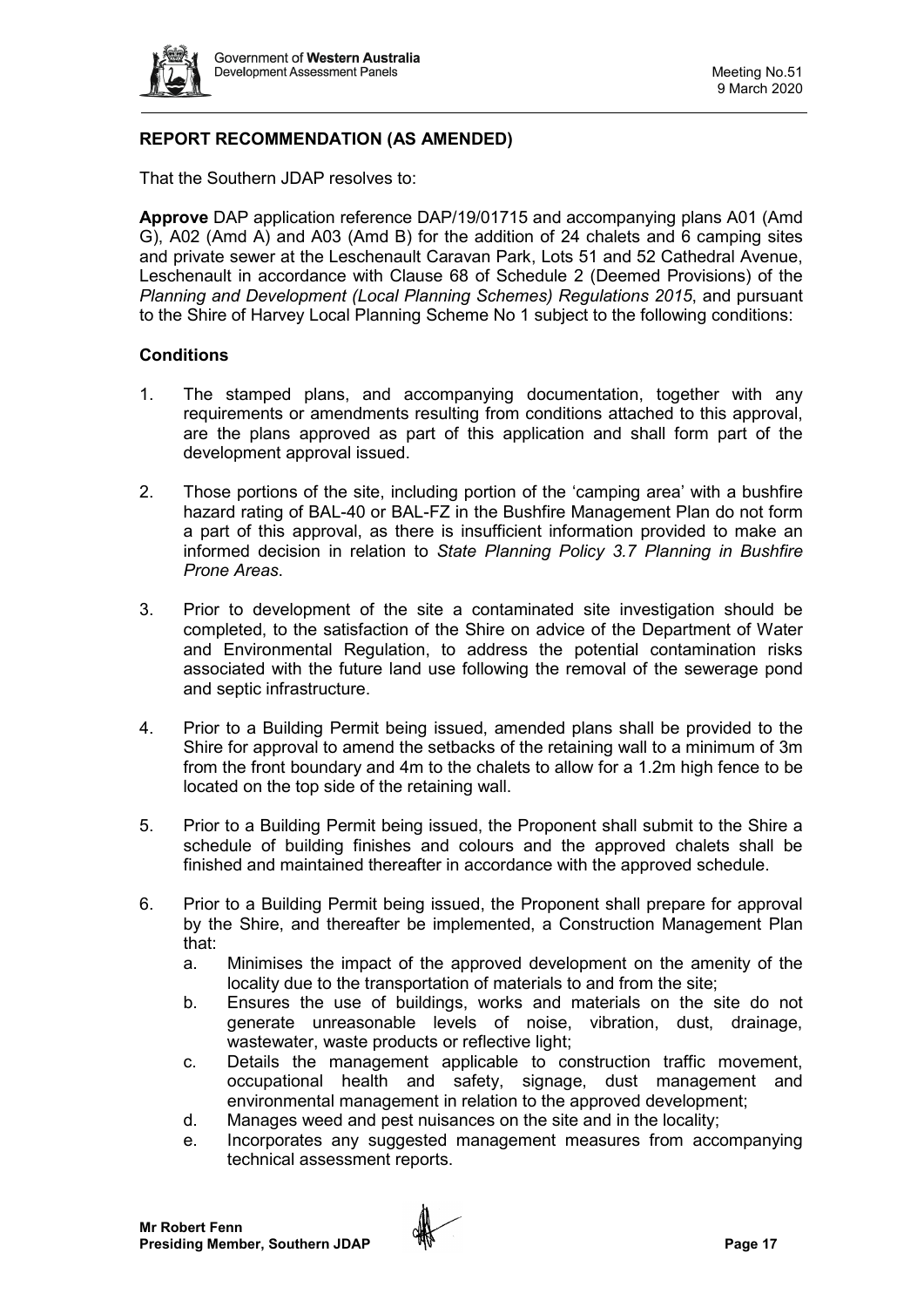

- 7. Prior to a Building Permit being issued, a Traffic and Safety Management Plan shall be prepared in accordance with Main Roads Western Australia's Code of Practice for approval by the Shire, to address the private sewer main and traffic safety adjacent to the development, in consultation with MRWA where required, and thereafter be implemented.
- 8. Prior to a Building Permit being issued, an updated detailed Landscaping Plan shall be submitted and approved by the Shire that addresses the following;
	- a. The location, species and size of existing vegetation to be removed and planted;
	- b. Mulching or similar treatments of garden beds including edges;
	- c. Details of reticulation of landscaped areas including the source of the water supply and proposed responsibility for maintenance;
	- d. The surety to be provided to the Shire to ensure the landscaping reaches maturity and that dead plants are suitably replaced;
	- e. Treatment of paved areas (parking and pedestrian areas)
	- f. Fence material, height and treatment; and
	- g. Protection and enhancement of the visual amenity of the locality.
- 9. Prior to a Building Permit being issued, a Bank Guarantee or Bond of \$5,000 shall be submitted for the purpose of implementing the approved Landscaping Plan. The Bank Guarantee or Bond shall be held by the Shire for a minimum period of two (2) years from the completion of the works until the establishment and maintenance of vegetation screening is confirmed by the Shire as satisfactory.
- 10. Prior to a Building Permit being issued, a Stormwater and Drainage Management Plan shall be prepared in accordance with the decision process for stormwater management in WA (DWER 2017) and the Stormwater Management Manual for Western Australia (DoW 2004-2007) and approved by the Shire, in consultation with DWER, and thereafter implemented. The plan shall determine the drainage infrastructure required to support the development and as a minimum it must address;
	- a. How storm events and overland flow path for larger events are to be managed;
	- b. Potential effect of groundwater levels and quality;
	- c. Protection of adjacent / nearby waterways and wetlands;
	- d. Confirmation of water use requirements (including volume) and how the water will be sourced to support the proposal (eg such as for cleaning purposes) and the method of disposal;
	- e. Minimisation of mosquito breeding sites; and
	- f. Conclusions / Recommendations
- 11. Prior to a Building Permit being issued, the Proponent shall submit for approval by the Shire, in consultation with the Department of Fire and Emergency Services (DFES) an updated Bushfire Management Plan that adequately addresses the advice and concerns raised in the DFES letter received on 10 February 2020.
- 12. Prior to the occupation of any chalet, the caravan park shall be connected to the Water Corporation operated scheme water and reticulated sewerage systems.

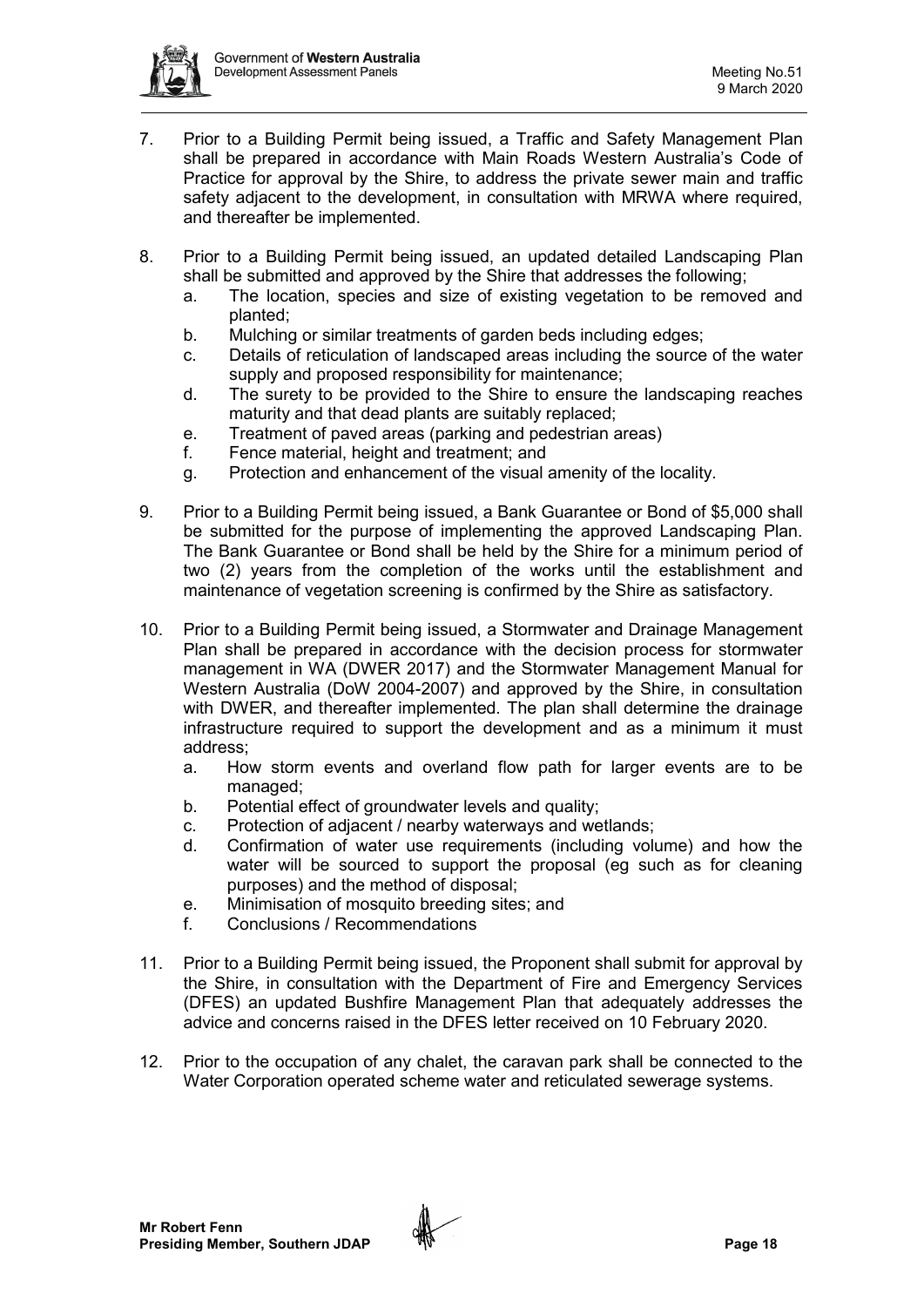

- 13. Prior to commencement of works, an Acid Sulphate Soils self-assessment form and, if required as a result of the self-assessment, an Acid Sulphate Soils Report and Acid Sulphate Soils Management Plan shall be submitted and approved by the Shire, in consultation with the Department of Water and Environmental Regulation.
- 14. Prior to works commencing to decommission the existing onsite effluent disposal system, including the effluent pond, a decommissioning plan shall be prepared and submitted for approval by the Shire
- 15. Prior to occupation of the development, the approved Landscaping Plan shall be implemented and thereafter maintained to the satisfaction of the Shire.
- 16. Prior to occupation of the development, the Asset Protection Zone must be established and the property thereafter maintained in accordance with an approved Bushfire Management Plan.
- 17. Prior to occupation of the development, the crossovers, emergency access way, internal access ways, car parking and turning area(s) shall be designed and submitted for approval and subsequently constructed at the proponent's cost in accordance with the development approval to the satisfaction of the Shire.
- 18. This property is situated on the Flood Plain and is susceptible to flooding. Finished floor levels shall be in accordance with the Lower Collie River Flood Study (2017). The finished floor levels for the chalets of 2.4m AHD is valid for a period until 2070 at which time it will be reviewed.
- 19. The existing Lots 51 and 52 shall be amalgamated prior to the connection of the private sewer main and reticulated water supply.
- 20. The Proponent must for the duration of the development implement all of the recommendations contained in the approved Bushfire Management Plan to the satisfaction of the Shire.
- 21. The approved development must be constructed in accordance with *Australian Standard 3959 – Construction of Buildings in Bush Fire Prone Areas* (or superseding standard) and the approved Bushfire Management Plan.
- 22. A Bushfire Emergency Evacuation Plan shall be prepared and submitted to be read in conjunction with the Bushfire Management Plan for the proposed development in accordance with *Australian Standard 3745-2010 - Planning for Emergencies in Facilities*.
- 23. An application under the *Land Administration Act 1997* shall be made to the Minister for the granting of an easement under Section 144 to record and protect the proposed private sewer line within Cathedral Avenue and Old Coast Road.
- 24. Any proposed external lighting shall be designed in accordance with *AS 428-1997 Control of Obtrusive Effects of Outdoor Lighting*, to prevent any adverse effect on adjoining land to the satisfaction of the Shire.
- 25. Car parking spaces and manoeuvring areas shall be designed and provided onsite to allow vehicles to enter the street in forward gear.

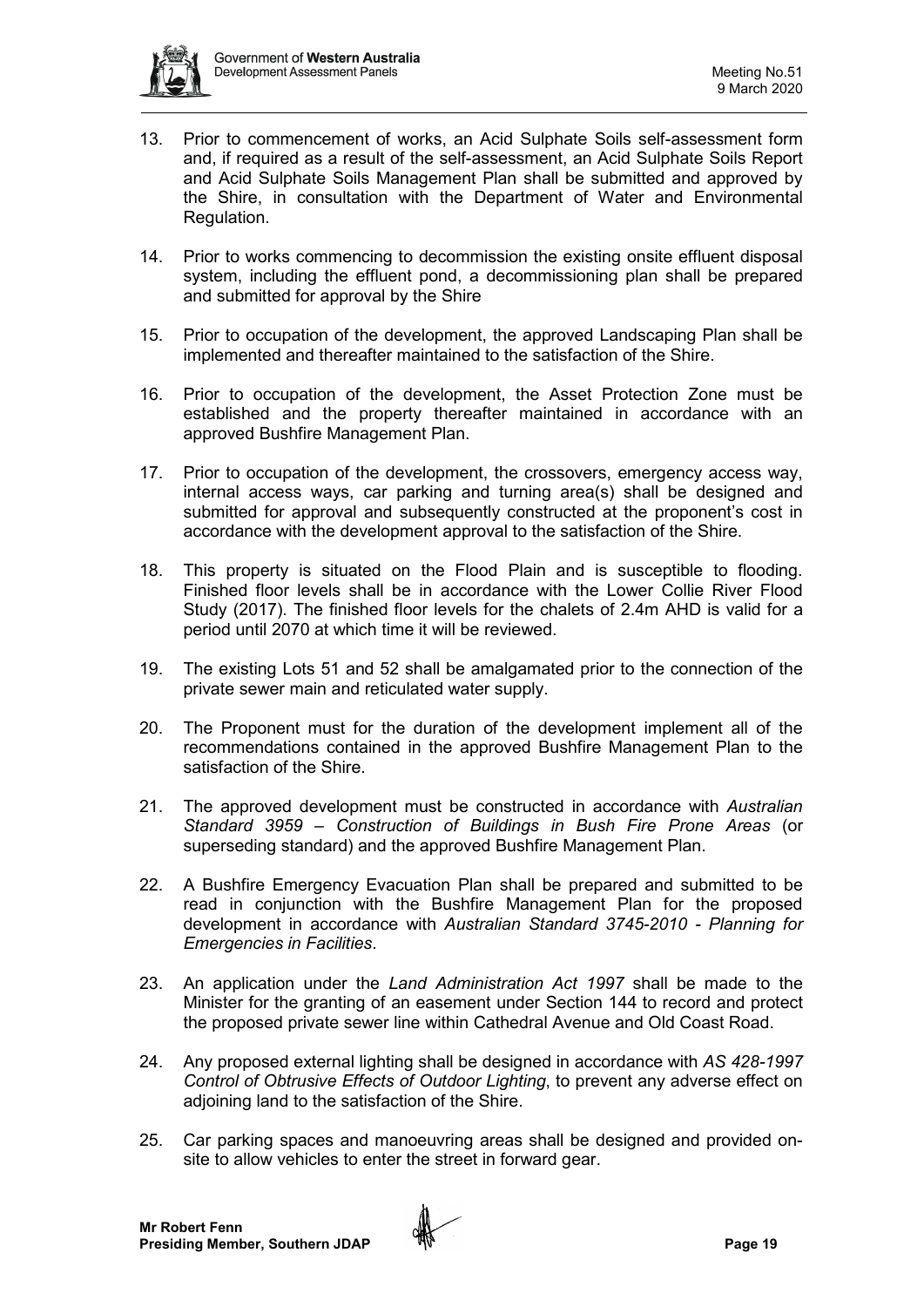

- 26. The approved chalet units shall only be offered for use by visitors to the site on a short term basis and no chalet shall be either semi-permanently or permanently occupied by an individual or family.
- 27. Prior to the issue of a Building Permit a Mosquito Management Plan shall be developed and submitted to the Shire for approval on advice of the Department of Health.

# **Advice Notes**

- 1. The development the subject of this approval is also regulated by the Building Code of Australia and a separate Building Permit must be granted before the development commences.
- 2. This development is likely to require the removal of Native Vegetation that provides suitable habitat for western ring tail possums (WRP). WRP are listed as critically endangered threatened fauna under the *Biodiversity Conservation Act 2016* (BC Act) and the Commonwealth *Environmental Protection and Biodiversity Conservation Act 1999*. The proposed development may require clearing of potential threatened fauna habitat. Where clearing of vegetation is unavoidable, a Section 40 ministerial authorisation to take or disturb threatened fauna under the BC Act should be obtained. An authorised fauna spotter should be on-site to manage impacts to WRP when vegetation clearing occurs and a post clearing report provided to DBCA. Planting of Western Australian Peppermint Trees (*Agonis flexuosa*) to replace existing mature trees being removed will strengthen the corridor of native trees for habitat for WRP and subject to advice within the Bushfire Management Plan.
- 3. It is the Proponent's responsibility to ensure all required approvals are obtained prior to the works commencing, such as;
	- a. de-watering or working near existing infrastructure may require separate approvals from relevant private or government agencies.
	- b. a crossover permit must be obtained from the Shire, with construction and maintenance of the crossover to be in accordance with the crossover permit.
- 4. The Shire of Harvey advises that the development the subject of this development approval must comply with the *Environmental Protection Act 1986* and the *Environmental Protection (Noise) Regulations 1997* in relation to noise emissions.
- 5. The Development Approval does not include approval of Advertising Devices. Please lodge a separate Development Application for signage the assessment of Advertising Devices in accordance with the Shire's Local Planning Policy: Advertising Signs.
- 6. The Private Sewer main shall be designed and approved for construction in accordance with the Water Corporation's Developers Manual – Engineering Guide to delivering reticulation works.
- 7. Refer to the Department of Health's 'Decommissioning disused wastewater systems' for assistance in preparing a Decommissioning Plan.

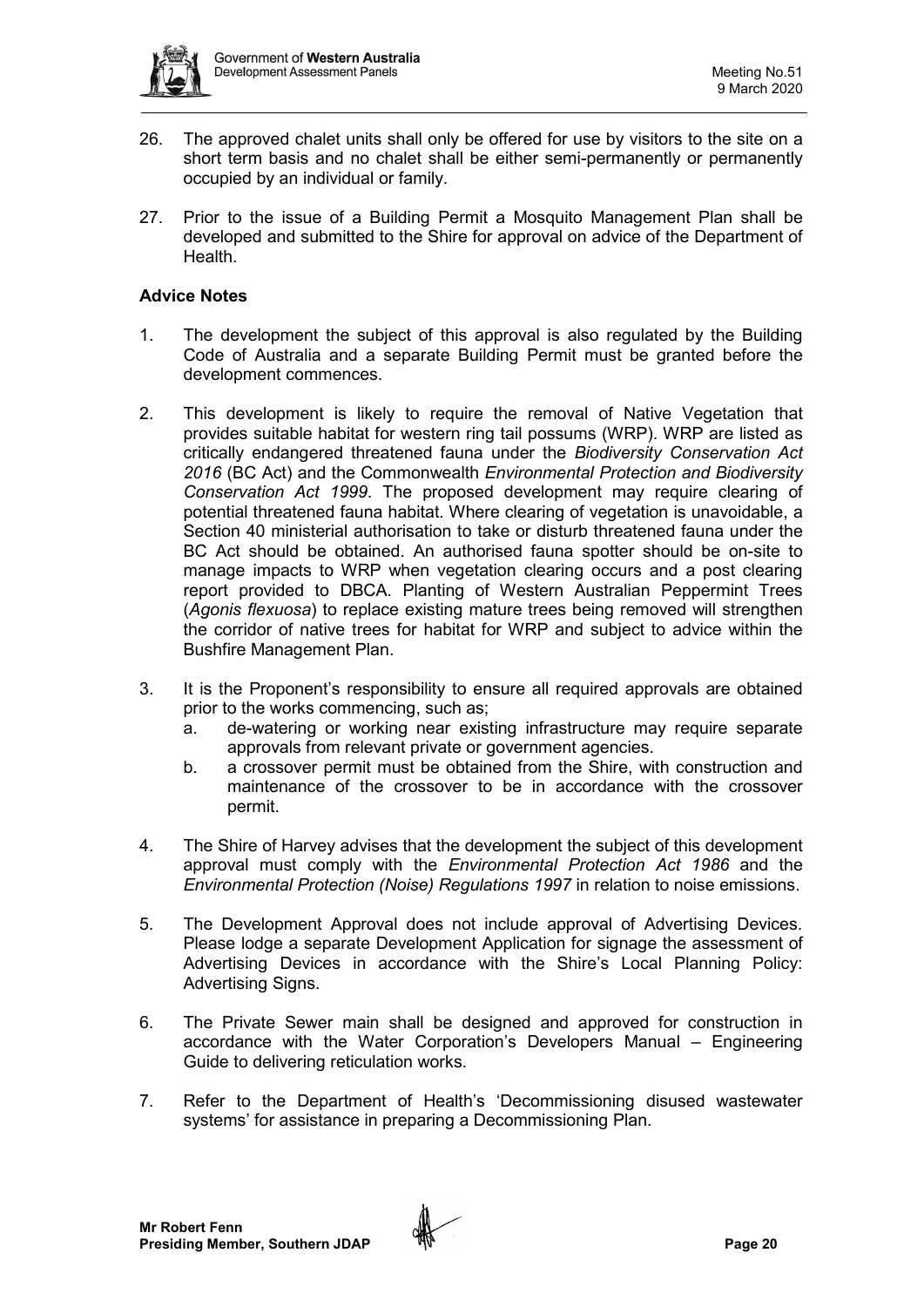

8. The Lower Collie River Flood Study (2017) shows that the proposed development area is affected by flooding during major events with the 1% AEP flood level estimated to be 2.4m AHD (including a 0.9 metre allowance for mean sea level rise by 2110 and per the State Coastal Planning Policy SPP 2.6). The proposed floor level of 2.4 m AHD provides 1% AEP flood protection out to 2110, albeit with no freeboard by 2110. Some freeboard is recommended to provide additional protection against local variations in flood levels and the action of wind and waves on the water surface.

A freeboard of at least 0.5 metres is recommended and, should the proposed development proceed with a floor level of 2.4m AHD, adequate freeboard is provided till 2070 and the proponent is recommended to install all electrical installations above 2.9 m AHD and suitably insulated.

9. The Council Policy 4.1.3 Bank Guarantees and Bonds shall be used to determine the bond amount and terms required for the works on the site and public land with the application for the refund / release of the bond or bank guarantee to be made in writing.

# **The Report Recommendation (as amended) was put and CARRIED UNANIMOUSLY.**

**REASON:** In accordance with details contained in the Responsible Authority Report and Amending Motions.

| <b>8.1b</b> Property Location:<br><b>Development Description:</b><br>Applicant: | Lot 51 (48) and 52 (50) Cathedral Avenue, Leschenault<br>Caravan Park Redevelopment<br><b>Halsall and Associates</b> |
|---------------------------------------------------------------------------------|----------------------------------------------------------------------------------------------------------------------|
| Owner:<br>Responsible Authority:<br>DAP File No:                                | Gemhurst Pty Ltd and Ashlane Pty Ltd Greg Howe<br>Shire of Harvey<br>DAP/19/01715                                    |

# **ALTERNATE MOTION**

**Moved by:** Mr Geoffrey Klem **Seconded by: Mr Robert Fenn** 

That the Southern JDAP resolves to:

Approve DAP application reference DAP/19/01715 and accompanying plans A01 (Amd G), A02 (Amd A) and A03 (Amd B) for the addition of 24 chalets and 3 camping sites at the Leschenault Caravan Park, Lots 51 and 52 Cathedral Avenue, Leschenault in accordance with clause 24(b) of the Greater Bunbury Region Scheme subject to the following conditions:

- 1. Habitable buildings must be constructed in accordance with *Australian Standard 3959 – Construction of Buildings in Bush Fire Prone Areas* (or superseding standard) and an approved Bushfire Management Plan.
- 2. A Bushfire Emergency Evacuation Plan shall be prepared and submitted to be read in conjunction with the Bushfire Management Plan for the proposed development in accordance with *Australian Standard 3745-2010 - Planning for Emergencies in Facilities*.